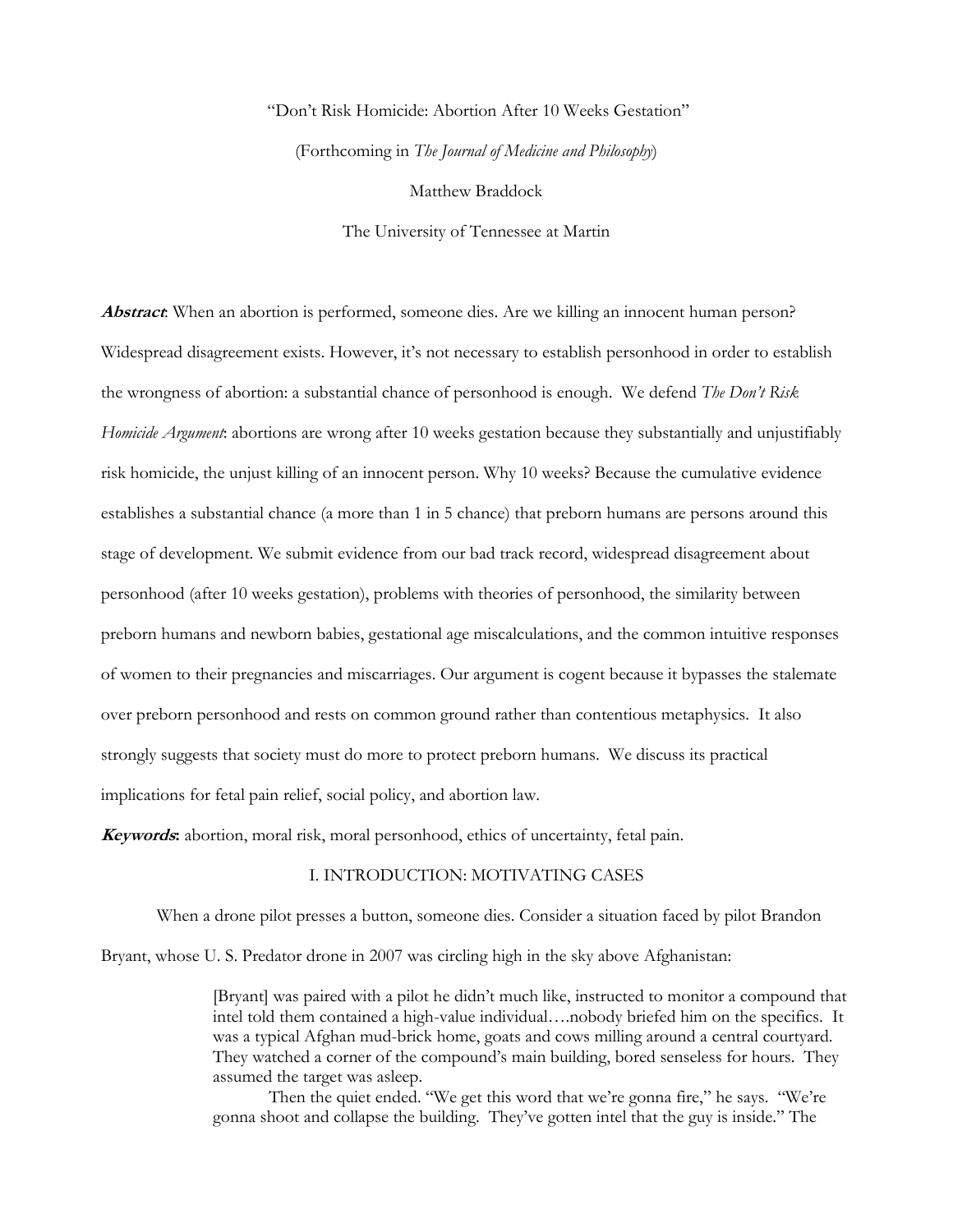drone crew received no further information, no details of who the target was or why he needed a Hellfire dropped on his roof.

Bryant's laser hovered on the corner of the building. *"Missile off the rail."* Nothing moved inside the compound but the eerily glowing cows and goats. Bryant zoned out at the pixels. Then, about six seconds before impact, he saw a hurried movement in the compound. "This figure runs around the corner, the outside, toward the front of the building. And it looked like a little kid to me. Like a little human person."

Bryant stared at the screen, frozen. "There's this giant flash, and all of a sudden there's no person there." He looked over at the pilot and asked, "Did that look like a child to you?" They typed a chat message to their screener, an intelligence observer who was watching the shot from "somewhere in the world"—maybe Bagram, maybe the Pentagon, Bryant had no idea—asking if a child had just run directly into the path of their shot.

"And he says, 'Per the review, it's a dog.' "….

If they'd had a few more seconds' warning, they could have aborted the shot, guided it by laser away from the compound…The pilot "was the type of guy to not argue with command," says Bryant. So the pilot's after-action report stated that the building had been destroyed, the high-value target eliminated. The report made no mention of a dog or any other living thing. The child, if there had been a child, was an infrared ghost (Power 2013).

The drone pilots looked at their monitor and saw infrared images of a small unidentified organism

wandering into the kill zone. Is it a dog or a little child? What if it was probably a dog but unclear given the evidence? What if the pilots still had time to divert the missile? Then it would be wrong for them not to do so, unless something of staggering importance was at stake. For it is wrong to substantially risk the unjust killing of an innocent child, unless we have strong overriding reason to do so.

What might such overriding reasons be? Suppose the pilots would suffer a considerable personal cost if they don't take the risk. For instance, suppose that despite the ambiguous figure the chain of command orders them to stay the course and destroy the compound. The pilots protest ("But it could be a child!") but then are credibly threatened with the loss of their military career for violating a direct order. They know the loss of their careers would burden them financially and psychologically (they have children to support) and frustrate their life goals. Now they face a choice: should they substantially risk killing an innocent child to avoid losing their careers? It strongly seems not. Such personal costs to them, though considerable, would not morally justify gambling with an innocent child's life.

What if the stakes were higher? Suppose the pilots are not only credibly threatened with the loss of their careers but also with legal prosecution and six months in military prison for violating a direct military order (*Manual for Courts Martial: United States* 2019). Such threats to drone pilots are known to happen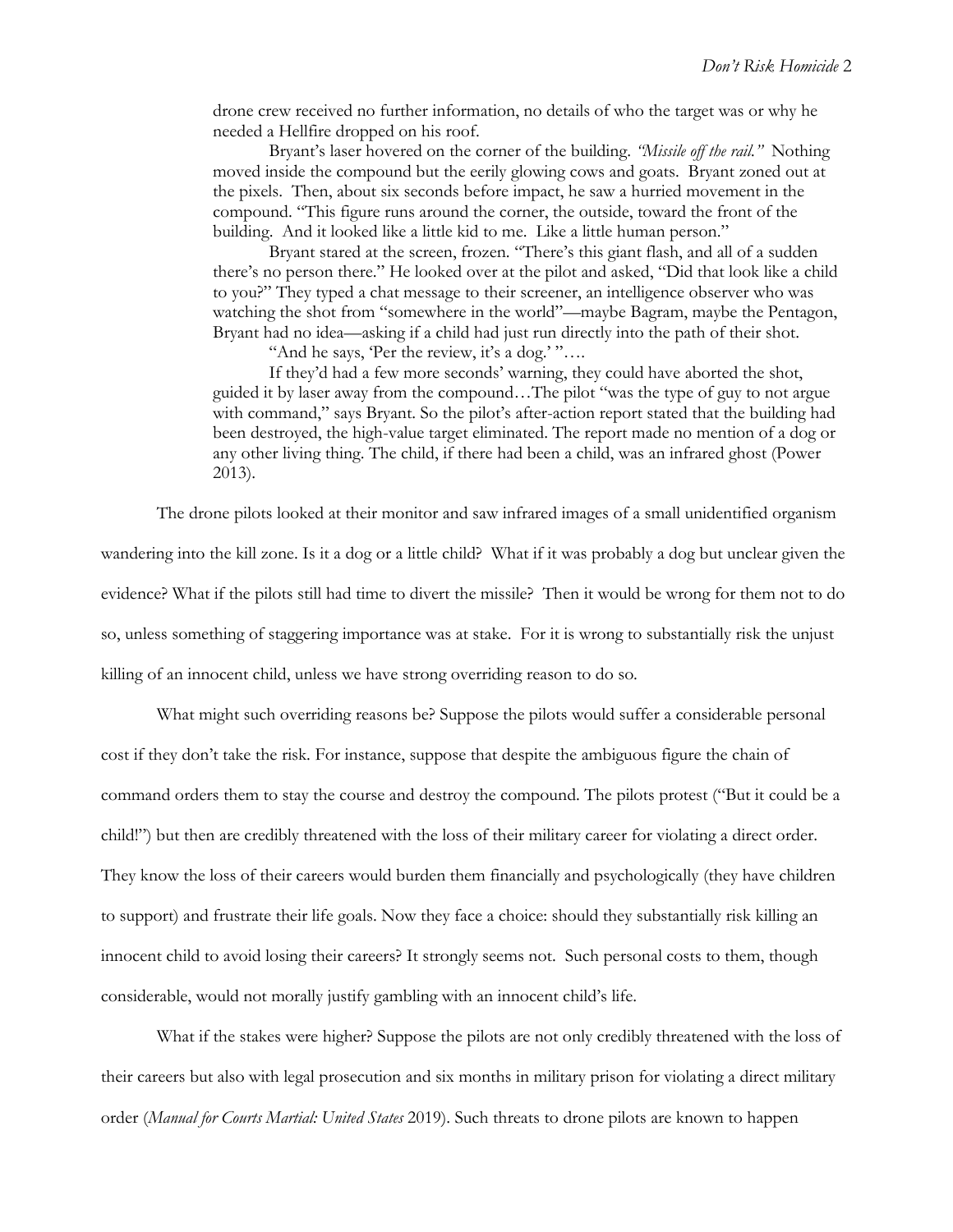(Powell 2013). Is it permissible for them to substantially risk a child's life to spare themselves such a cost? It seems not. If they take the risk and afterwards discover a little girl's dead body in the rubble, her blood would cry out.

It would be wrong for the drone pilots to take the risk even if they cannot verify afterwards who or what they have killed (because the Hellfire missile would incinerate the victim's body). It would be wrong even if afterwards they review the carnage and discover they actually killed a dog, not a child. For it's wrong to substantially and unjustifiably risk homicide, even if one gets lucky and doesn't actually commit homicide. For example, it's wrong to drive drunk even if you get lucky and don't kill anyone.

We apply similar moral reasoning in domains outside of warfare, such as driving, hunting, and demolition. For example, if you are a demolition expert called in to detonate a building where street children sometimes play and you hear the movement of a living organism inside the building, you should not proceed even if the evidence warrants the conclusion that it *probably* is only a rat. If your impatient boss, with deadlines to meet, seriously threatens to fire you unless you proceed, this seems to be a personal cost you must accept in order to avoid substantially risking a child's life. This commonsense moral reasoning motivates an argument against abortion that we develop in this paper.

When an abortion is performed, someone dies. We look at the monitor and see ultrasound images of a small unidentified organism moving around in the womb. Is it a little child? Are we killing an innocent human person? Widespread disagreement exists. However, it's not necessary to establish personhood in order to establish the wrongness of abortion: a substantial chance of personhood is enough. We defend *The Don't Risk Homicide Argument*: abortions are wrong after 10 weeks gestation because they substantially and unjustifiably risk homicide, the unjust killing of an innocent person. Why 10 weeks? Because the cumulative evidence establishes a substantial chance (a more than 1 in 5 chance) that preborn humans are persons around this stage of development. We submit evidence from our bad track record, widespread disagreement about personhood (after 10 weeks gestation), problems with theories of personhood, the similarity between preborn humans and newborn babies, gestational age miscalculations, and the common intuitive responses of women to their pregnancies and miscarriages. Our argument is cogent because it bypasses the stalemate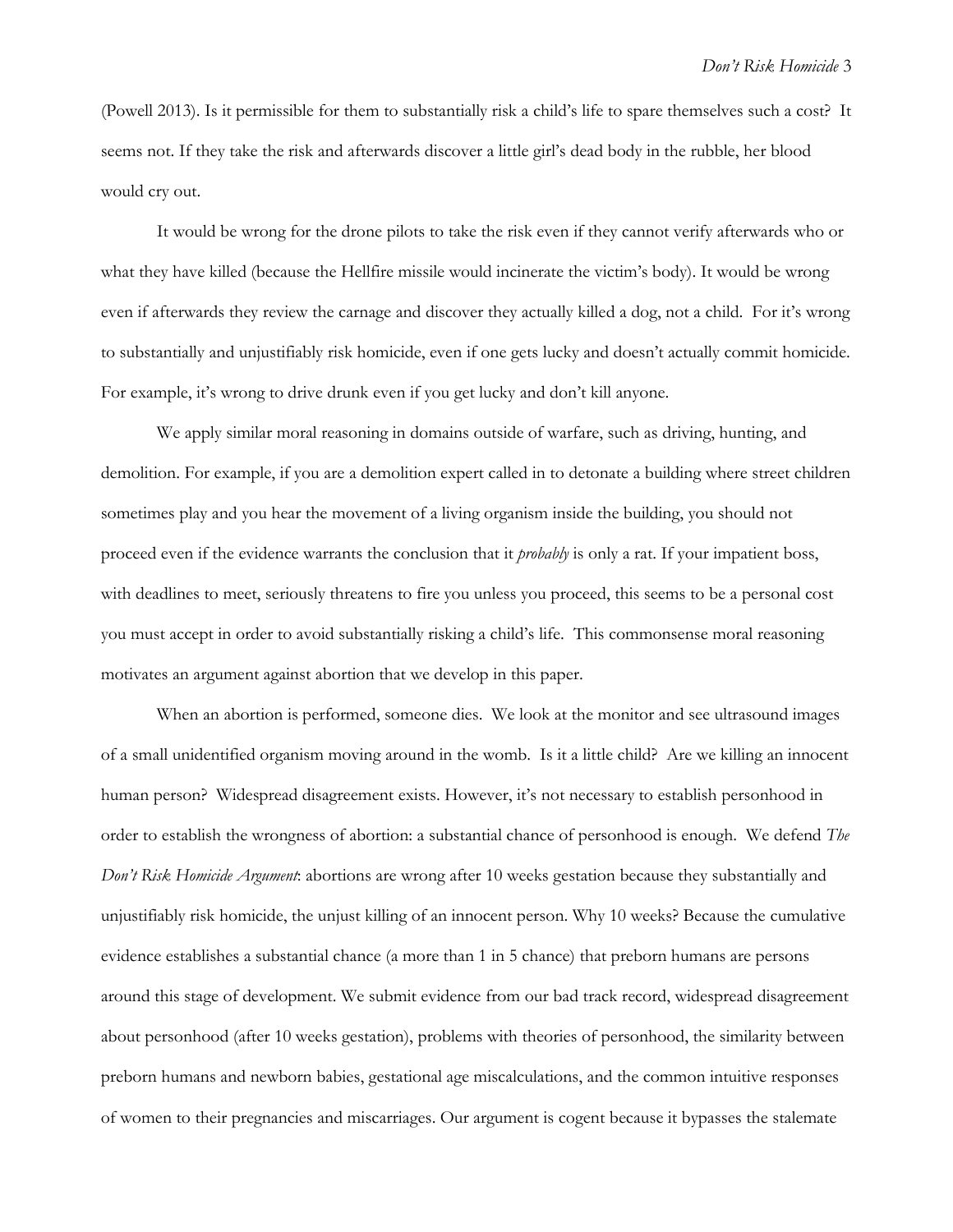over preborn personhood and rests on common ground rather than contentious metaphysics. It also strongly suggests that society must do more to protect preborn humans. We discuss its practical implications for fetal pain relief, social policy, and abortion law.

Let us outline the paper. In this section, we introduced motivating cases. In section II, we explain *The Don't Risk Homicide Argument* and situate it in the abortion literature. In sections III and IV, we support the argument. In section III, we argue that we should not substantially risk homicide and that there is no overriding reason to do so in abortions after 10 weeks gestation (in cases where the mother's life is not threatened). We also discuss The Good Samaritan Argument. In section IV, we submit cumulative evidence showing that there is a substantial chance (a more than 1 in 5 chance) that preborn humans are persons around 10 weeks gestation. In the final section, we explain why our argument is cogent and makes progress in the abortion debate. We also discuss its practical implications for fetal pain relief, social policy, and abortion law.

## II. THE DON'T RISK HOMICIDE ARGUMENT

## *The Don't Risk Homicide Argument*

- (1) *A Substantial Chance of Personhood*: There is a substantial chance that preborn humans after 10 weeks gestation are innocent persons with a serious right to life.
- (2) If they are in fact innocent persons, then killing them in abortion is an act of homicide (when the mother's life is not threatened).
- (3) Thus, there is a substantial chance that an abortion after 10 weeks gestation is an act of homicide (when the mother's life is not threatened). [From 1 and 2]
- (4) *Don't Risk Homicide*: When there is a substantial chance that doing something would be an act of homicide, it would be morally wrong to do it, unless there is overriding reason to take this risk.
- (5) There is no overriding reason to substantially risk homicide by performing or having an abortion after 10 weeks gestation (when the mother's life is not threatened).
- (6) Thus, it is morally wrong to perform or have an abortion after 10 weeks gestation (when the mother's life is not threatened). [From 3, 4, and 5]

Let us explain the argument. Let *abortion* refer to the deliberate act of killing a *preborn human*, a living

individual member of the human species who is developing inside the mother's womb. Let abortions *after 10* 

*weeks gestation* refer as it standardly does (in medicine and law) to abortions 10 weeks after the estimated first

day of the woman's last menstrual period. The mother's life is not threatened in the overwhelming majority

(99%) of such abortions. Women seek second trimester abortions for broadly the same reasons they seek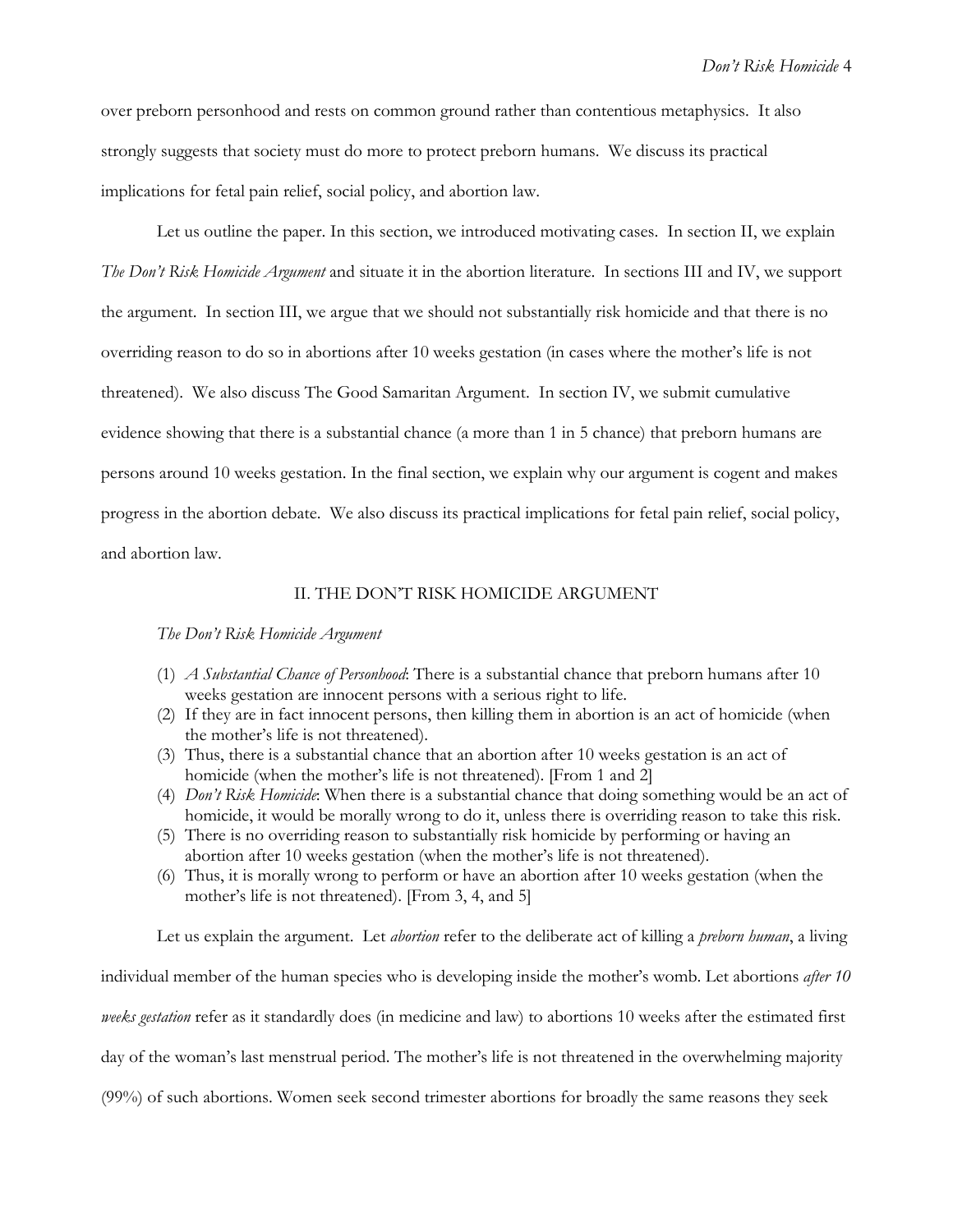first trimester abortions—not because their life is threatened but because "having a baby would dramatically change my life," "I can't afford a baby now," and "I don't want to be a single mother or am having relationship problems" (Finer et al. 2005; Finer et al. 2006; Foster and Kimport 2013).

Worldwide around 20% of abortions are performed after 10 weeks gestation. More than ten million such abortions are performed each year, including 150,000+ each year in the United States (Lohr, Hayes, and Gemzell‐Danielsson 2008; Bearak et al. 2020; Kortsmit et al. 2020). This is a widespread practice, and much is at stake.

Let *persons* refer to individuals like us who possess *moral personhood,* i.e. a high and equal moral worth or moral status that implies a stringent moral presumption against killing us, torturing us, and so on. This presumption is commonly understood in terms of moral rights and duties: we persons have a *serious right to life*, which implies that others have a stringent moral duty to not kill us. This right can possibly be overridden or defeated by other weighty moral considerations but only in exceptional cases and not easily so. For example, you cannot intentionally kill an innocent person simply to prevent bad consequences from happening to yourself or another person. Suppose you are rushing to the hospital to save your almost severed limb and you encounter an injured child blocking your only driving path. Can you intentionally run over the child if necessary to save your limb? It strongly seems not.

Let *homicide* refer to the act of unjustly killing another human person, i.e. violating their serious moral right to life. This is homicide in the moral sense rather than legal sense. Homicide is distinguished from murder in both ethics and law.<sup>1</sup> Unlike the narrower category of murder, the broader category of homicide does not require the intent to kill another person nor does it entail a high level of culpability. Homicide can instead be the result of less culpable reckless or negligent behavior, where an individual does not intend to kill an innocent person but does something that substantially and unjustifiably risks doing so. Intentions matter: reckless drivers and negligent drunk drivers who risk killing innocent persons are not as culpable as those who intentionally attempt to run them down with their vehicle. The voluntariness of the act also matters to culpability. For example, when a mother kills her newborn her culpability is usually mitigated by internal factors (e.g. postpartum depression) or external factors that impaired her deliberation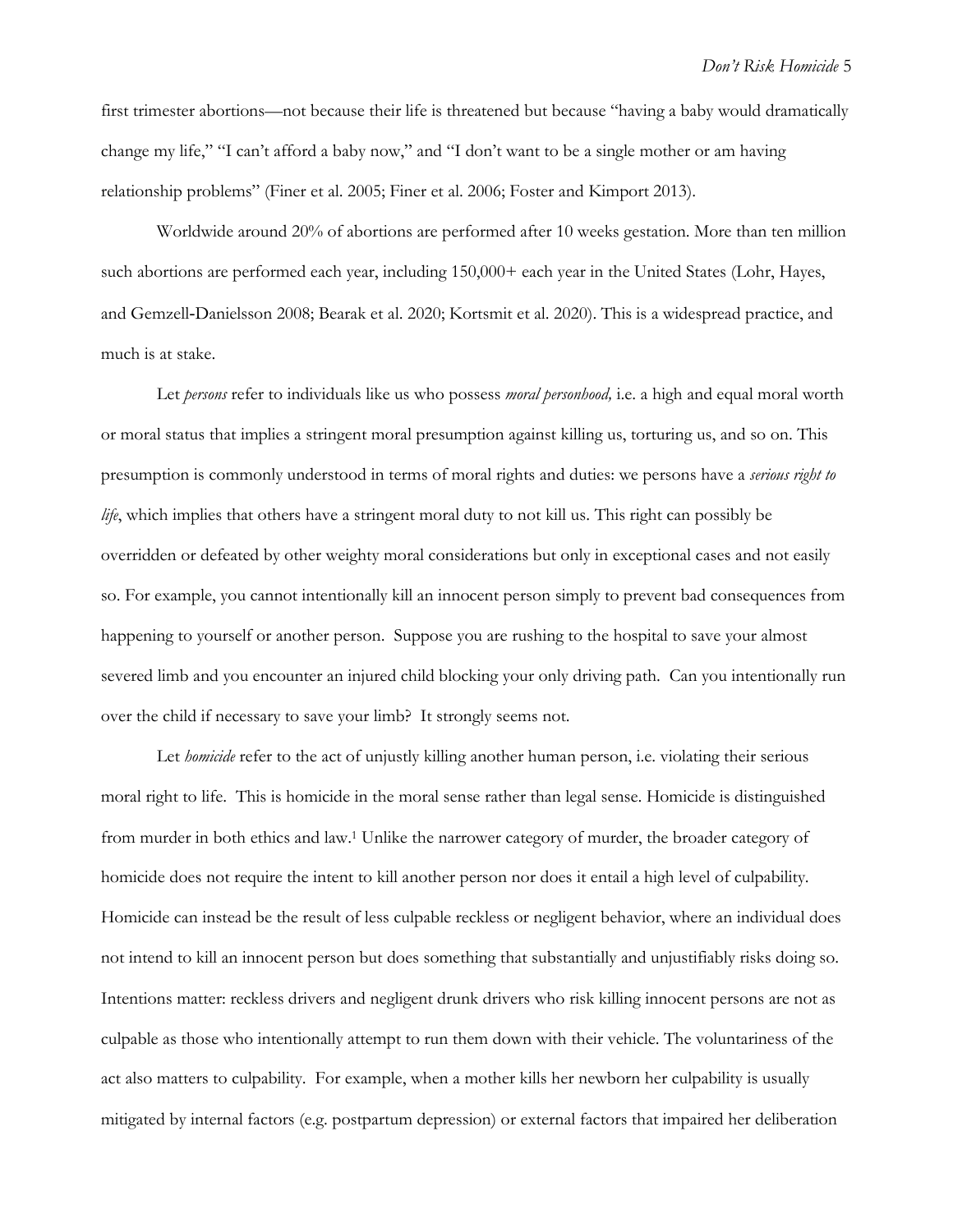and led to the homicide. In contrast, when a stranger kills a newborn, the act is treated as murder. Our argument addresses the moral *wrongness* of the *act* of abortion, not the more difficult question of the moral *culpability* of the *agent*: the fact that having an abortion wrongfully risks homicide does not entail that the risk taker is highly culpable. This distinction is important because most women seeking abortions do not intend to kill an innocent person (e.g. because they do not think the preborn human *is* an innocent person) and are subject to internal factors (e.g. fear) and external factors (e.g. pressure from other people) that substantially mitigate their culpability for wrongfully risking homicide. These women deserve empathy, and our argument does not judge them.

Let a *substantial chance* of personhood and homicide refer to a chance that is substantial even if it not probable or middling on an absolute scale. To put a number on it, let a substantial chance refer to *a more than 1 in 5 chance* (or probability higher than 0.2).

Since our argument deals with chances, what sort of probability do we have in mind? Theorists routinely distinguish between subjective probability and evidential probability (Weirich 2020). *Subjective probability* is all in your head: it is level of confidence that you have in the truth of a proposition. For instance, some are supremely confident that preborn humans are not persons. But we all know that our subjective confidence may not be warranted by the evidence available. *Evidential probabilit*y in contrast is an objective notion that is sensitive to the evidence: it is the level of confidence in a proposition that would be warranted or justified by a body of evidence, such as the evidence available. For instance, given the evidence available, you should not be supremely confident that you won't kill anyone if you drive drunk. If you happen to be supremely confident and drive drunk, your subjective confidence would not get you off the moral hook. As the example indicates, evidential probabilities can be compelling and can have actionguiding moral implications, even if we cannot precisely quantify them.

Our argument deals with evidential probabilities. Premise (1)—*A Substantial Chance of Personhood* claims that given the evidence publicly available there is a substantial chance (a more than 1 in 5 chance) that preborn humans are persons after 10 weeks gestation. We make no attempt to precisely quantify this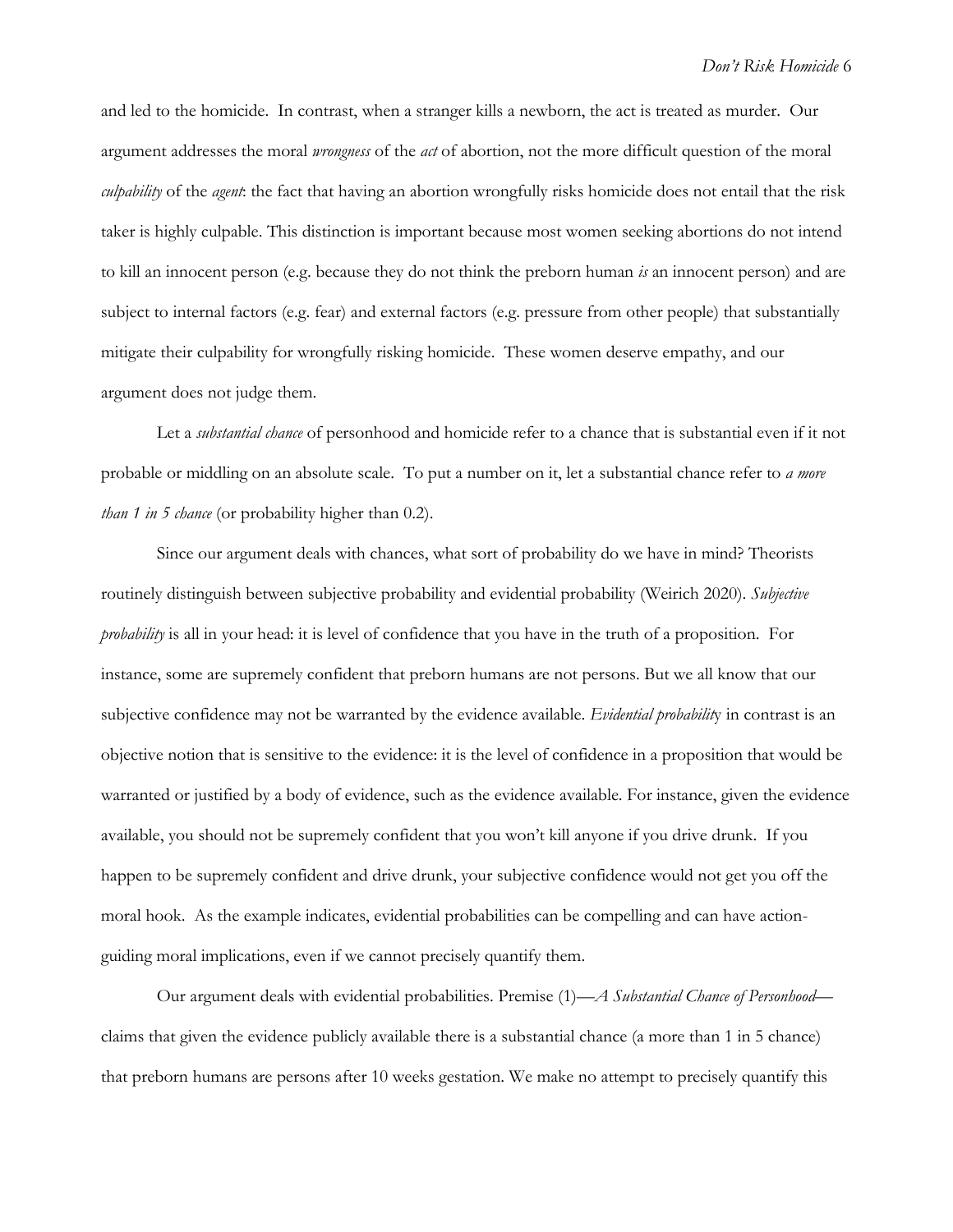chance: such artificial precision eludes human beings who can seldom do more than roughly estimate the degree of support provided by the evidence.

Finally, we should situate our argument in the abortion literature. First, this is no argument from potential. Arguments from potential invoke some *future* characteristic of preborn humans as justification for not killing them now in abortion. In contrast, our argument invokes the substantial chance that preborn humans (older than 10 weeks gestation) are persons now.

Second, our argument differs from traditional uncertainty arguments (or precautionary arguments) against abortion, which maintain that if it is uncertain whether preborn humans (including human embryos) are persons, then we should err on the side of caution and not kill them in abortion. For instance, Christopher Kaczor: "if weighty questions remain about the personhood of the human embryo, it would be unjust to kill such a being precisely because serious doubts arise about the status of this being" (2014, 143). Arguments of this sort are not new (Tauer 1984) but are almost never developed in detail. For instance, Kaczor (2014, 143-144) and Beckwith (2007, 150-152) devote only a few pages to their uncertainty arguments. As Friberg-Fernros observes, uncertainty arguments are offered as a quick "back-up arguments" just in case other arguments against abortion don't work (2017, 11).

Uncertainty arguments need development. The underlying moral principle involves an evidential situation and a stringent precautionary obligation: "if there is a chance that an individual *S* is a person and that killing *S* would be unjust, then we should not kill *S*." The evidential bar is rarely specified: how big of a chance warrants stringent precaution? If the smallest chance of personhood suffices, then it would be wrong to farm and kill animals for food, organ harvesting, and scientific research, even in the most humane conditions, given the nonzero chance that animals are persons like us (cf. Boonin 2003, 314-35). To avoid such problematic implications, the chance of personhood must be substantial or reasonable. But how big of a chance is *that*? Proponents usually don't tell us. Since the evidential bar is left ambiguous, it is unclear whether preborn humans meet it and thus whether the uncertainty argument succeeds. When the evidential bar is specified it is usually set too low or needlessly high. . For instance, Francis Beckwith suggests that even if there is only a 1 out of 100 chance that doing something would unjustly kill an innocent person, we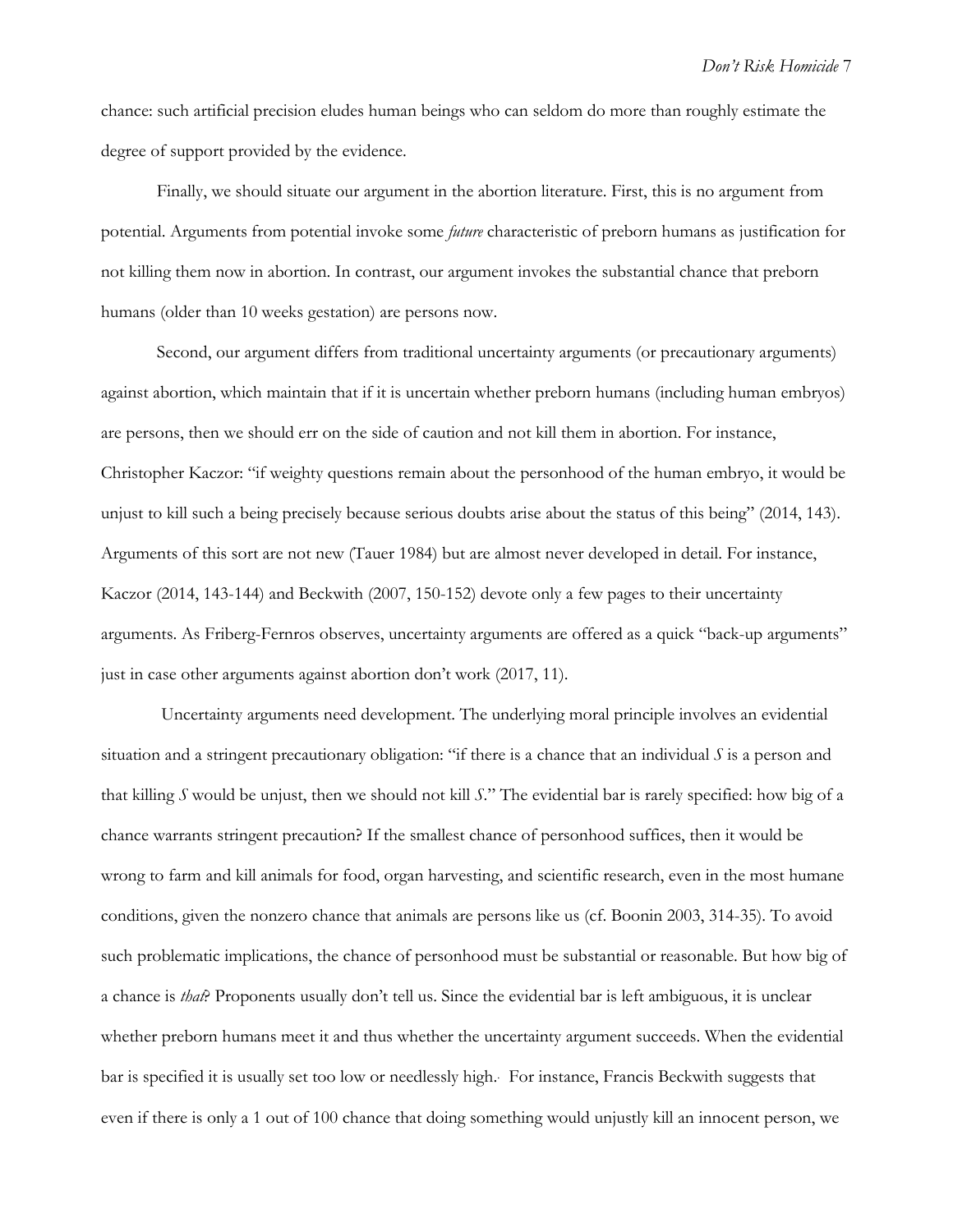must refrain from doing it, even at great cost to ourselves (Beckwith 2007, 151). But this sets the evidential bar too low (cf. Stretton 2008, 794). In contrast, our argument specifies the evidential bar in a way that is cogent and dialectically effective.

Uncertainty arguments also neglect the stringency of the precautionary obligation. Could the substantial costs of unwanted pregnancy override the precautionary obligation? What if the woman's life is threatened? The overriding conditions receive no sustained attention. <sup>2</sup> As a result, the scope of the argument's conclusion is left unclear: when should we refrain from abortion? In contrast, we argue in section III that the stringent precautionary obligation is overridden only in cases where the mother's life is threatened.

Uncertainty arguments against abortion not only need development but face three dialectical problems. First, the personhood of human embryos (or early human embryos) strikes some as absurd, not uncertain (Greasley 2017). Second, the standard arguments for their personhood are not widely persuasive. Proponents offer arguments for personhood-from-conception or the future-like-ours argument but these arguments invariably rest on contentious premises regarding our metaphysical nature and personal identity over time (Moller 2011; Friberg-Fernros 2017; Napier 2019). Third, some uncertainty arguments rely on contentious and unnecessary theoretical machinery, such as particular ethical theories, decision theories (e.g. expected utility theory), or principles of rational decision-making (Maitzen 1999; Lockhart 2000; Boonin 2003, 310-324).

In contrast, our argument avoids the dialectical problems facing other arguments because its scope includes only preborn humans older than 10 weeks gestation (not human embryos), our evidence for their personhood does not rest on contentious metaphysical premises, and our argument relies on intuitive moral principles rather than contentious and unnecessary theoretical machinery.

A natural question: why 10 weeks gestation rather than sooner or later? Because the cumulative evidence establishes a substantial chance (a more than 1 in 5 chance) that preborn humans are persons around this stage of development, as we shall see.

III. THE PREMISES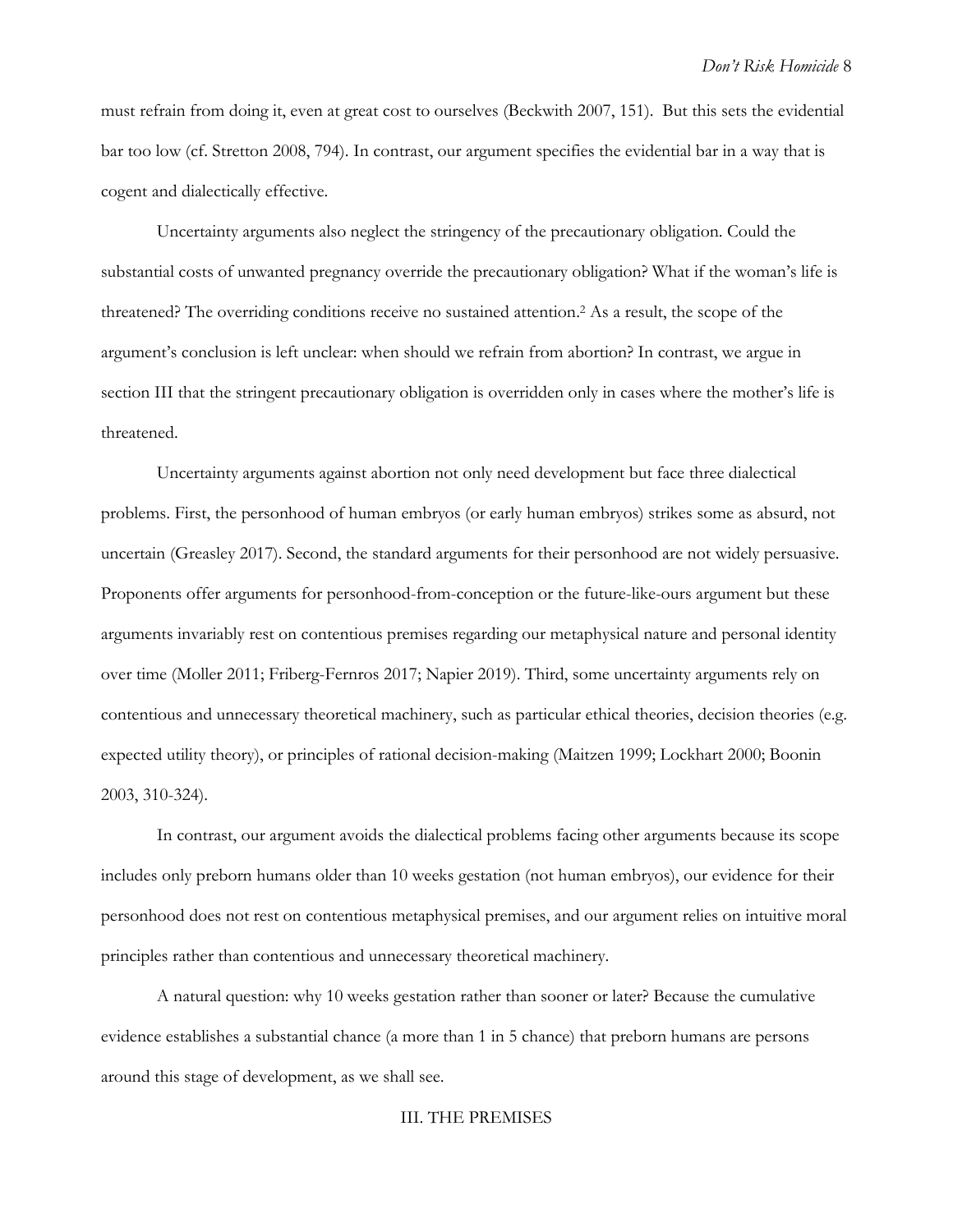*Don't Risk Homicide* 9

We must support *The Don't Risk Homicide Argument*.

Premise (1)—*A Substantial Chance of Personhood*—is the main premise, which we support extensively in the next section. For now, consider support for the other premises.

Premise (2) is reasonable. Of course, some philosophers deny it. For instance, Thomson (1971) and a few others have developed The Good Samaritan Argument which purports to show through analogies (e.g. the famous violinist case) that even if there is a 100% chance that preborn humans are persons abortions still don't unjustly kill them or violate their right to life. However, there is widespread doubt about the cogency of their argument and analogies (Tooley 1983; McMahan 2003; Greasley 2017). David Boonin observes "what seems to be a widespread feeling: that while the good Samaritan argument is surely 'ingenious'…it is just as surely flawed" (2003, p. 134). The main flaw observed by commentators is that the analogies provided (e.g. the violinist case and the organ donation case) are just not good analogies to abortion. For instance, consider the killing difference: disconnecting from the violinist or refusing to donate an organ are acts of refusing to save or allowing to die, whereas abortions involve the deliberate killing of an (*ex hypothesi*) innocent person (Brody 1975, 175). Defenders have responded by trying to repair Thomson's argument (Boonin 2003, Chapter 4), but their attempts do not inspire confidence (Greasley 2017, Chapter 2). Rather than contribute to an already developed literature, we presume that The Good Samaritan Argument is flawed.<sup>3</sup> We also presume with most commentators that when the mother's life is not threatened abortion cannot be morally justified on the grounds of self-defense or defense of others (Greasley 2017, Chapter 3). Thus, we presume that if preborn humans after 10 weeks are in fact innocent persons, then killing them in abortion violates their right to life or is an act of homicide (when the mother's life is not threatened).

Premise (3) follows from (1) and (2). There is a substantial chance that an abortion after 10 weeks is an act of homicide because there is a substantial chance that the preborn human is a person and their personhood would entail that killing them in abortion is an act of homicide (when the mother's life is not threatened).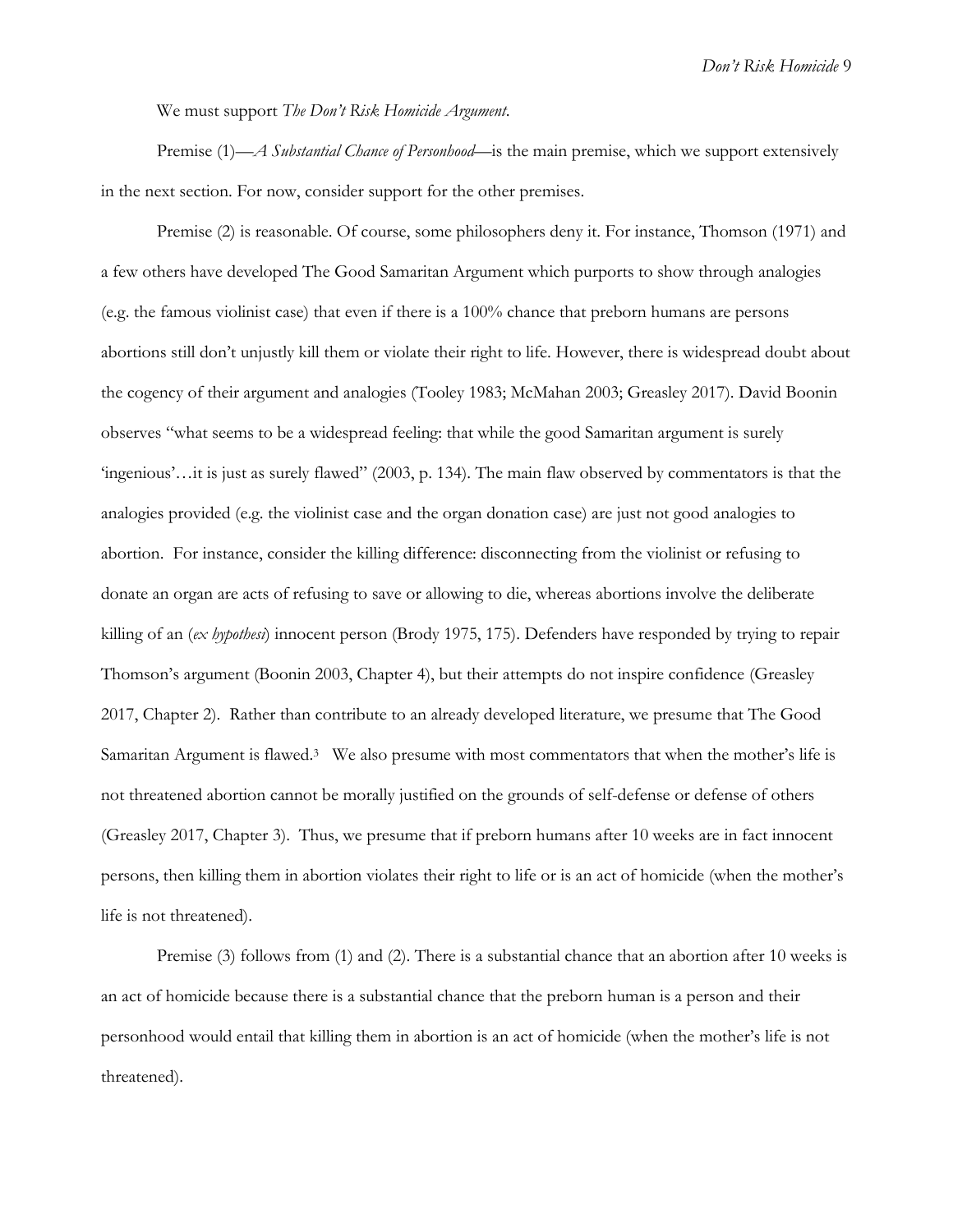Premise (4)—*Don't Risk Homicide*—is as compelling a moral principle as any in ethics. It says that our evidential situation has implications for what we morally ought to do. When the chance that doing something would commit homicide is greater than a 1 in 5 chance, we have a stringent moral obligation to refrain from taking such a risk. For instance, we have a stringent moral obligation to refrain from playing a one-sided round of Russian Roulette with a five-shot revolver. This is not to deny the moral relevance of lesser chances (e.g. playing Russian Roulette with a six-shot revolver), nor is it to deny the fact that some chances are miniscule enough to be ignored, such as the chance that a small child is hiding behind my back tire when I back out of my drive way. Rather, it is simply to observe that even if the chance is not absolutely probable or even middling, a substantial chance of homicide is serious enough to require strong overriding reason to take it. And the higher the risk of homicide the stronger the reason needed to take it.<sup>4</sup>

Premise (5) claims that we don't have overriding reason to substantially risk homicide by performing or having an abortion after 10 weeks (when the mother's life is not threatened). What might such overriding reasons be?

First, consider the *lesser risk justification*: it is permissible to substantially risk homicide if doing so is necessary to avoid an even greater moral risk. For instance, return to our opening drone case. Suppose the drone pilots know that the high-value target in the compound is a terrorist who has armed himself with explosives, videotaped his last statement, and is clearly an imminent threat to many innocent people as he prepares to head out into surrounding civilian neighborhoods to carry out a massacre (for a depiction of such a scenario, see the British film *Eye in the Sky* 2016). When they fire the missile upon the terrorist's compound and then see that ambiguous figure wander into the kill zone, should they divert the missile? It seems not in this case, given what else is at stake. Both choices involve a grave moral risk, so what should the pilots do? Given the forced choice, they should take the lesser risk. And the lesser risk in this case appears to be the risk of (nonintentionally) killing one innocent child.

However, no lesser risk justification is available in abortion because the greater moral risk falls on the side of having or performing an abortion rather than refraining.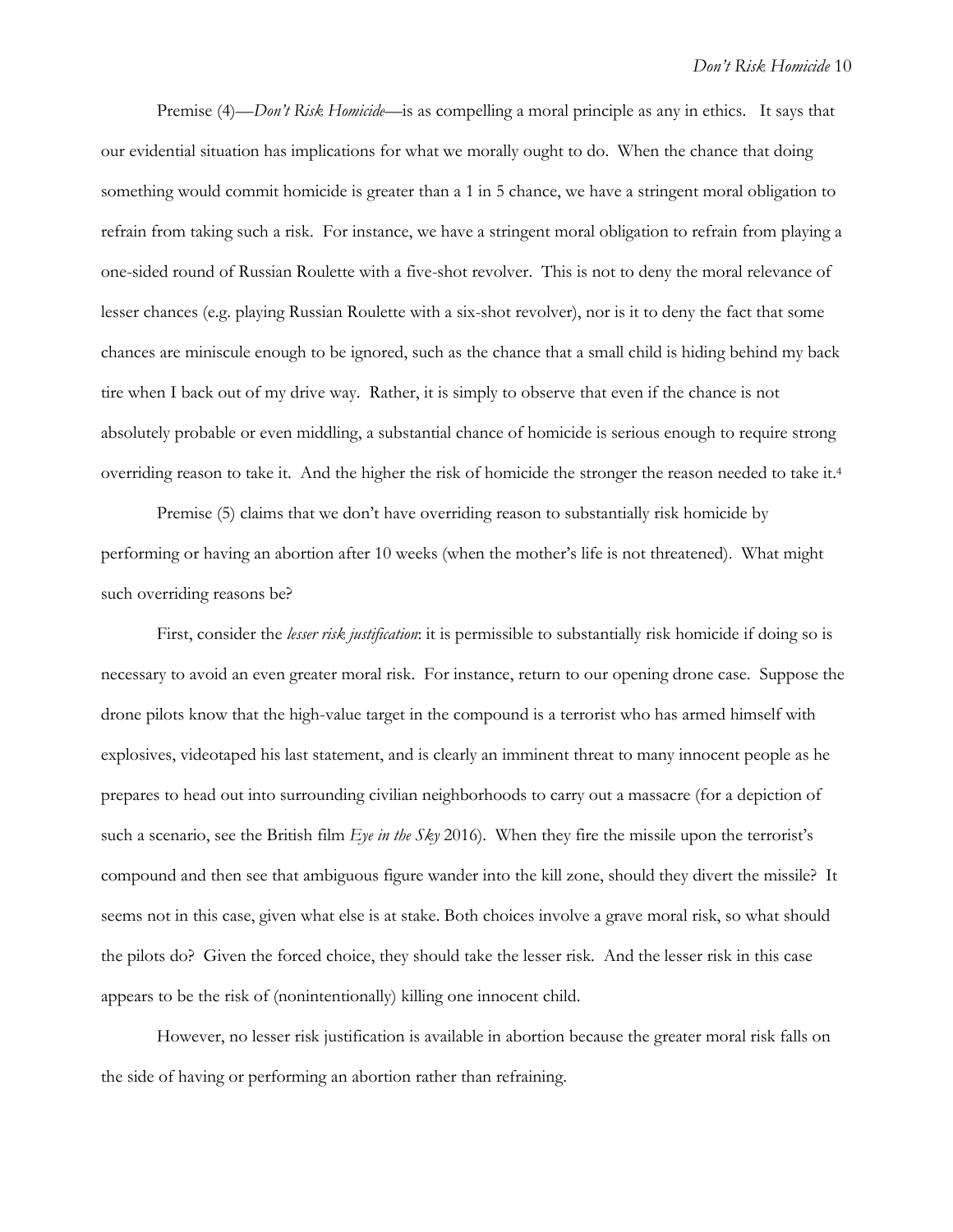Consider the woman's decision-making. A woman's choice to refrain from abortion is morally safe: it is permissible for her to carry her pregnancy and give birth (Lockhart 2000, 51). She may face an overall cost to herself, but she risks doing no injustice to anybody by carrying her pregnancy (at least as long as her life is not threatened). The risk of wrongdoing clearly falls on the side of having an abortion.

Consider the decision-making of abortion providers. It could be argued that by refraining from abortions after 10 weeks they risk violating the reproductive rights of their patients by limiting their medical options. But even so we must compare the moral risks: which one is greater? The risk of unjustly killing an innocent person outweighs the risk of unjustly restricting the reproductive liberty of another person. This is so for two reasons. First, violating a person's right to life is worse than violating a person's right to reproductive liberty. For killing a person deprives her of life and all liberty, not just reproductive liberty. Second, reproductive liberty comes in degrees and thus violations of it do too. Any violation of the pregnant woman's reproductive liberty would be moderate rather than severe, for she could still acquire an abortion from her provider *before* 10 weeks gestation.

Second, consider the *staggering cost justification*: it is permissible to substantially risk homicide if doing so is necessary for you to avoid a staggering personal cost to yourself. Suppose that you are facing a medical emergency that imminently threatens your life and the only way to reach the hospital in time is to speed like a demon and drive recklessly through stop signs, thus substantially risking homicide. Can you permissibly do so? If your risk of committing (nonintentional) homicide is low though substantial and the risk of your own impending death is higher, then it might be permissible for you to take such a risk.

But suppose your life is not threatened. Suppose that you are running late for an important work meeting or for an airplane flight and that your career hangs in the balance. Can you permissibly speed like a demon and drive recklessly through stop signs, thus substantially risking homicide? It strongly seems not. The verdict is clear even if losing your career would heavily burden you financially and psychologically and frustrate your life goals.

Also consider our opening drone case. What if for diverting the missile and violating a direct military order the drone pilots are credibly threatened not only with the loss of their careers but with legal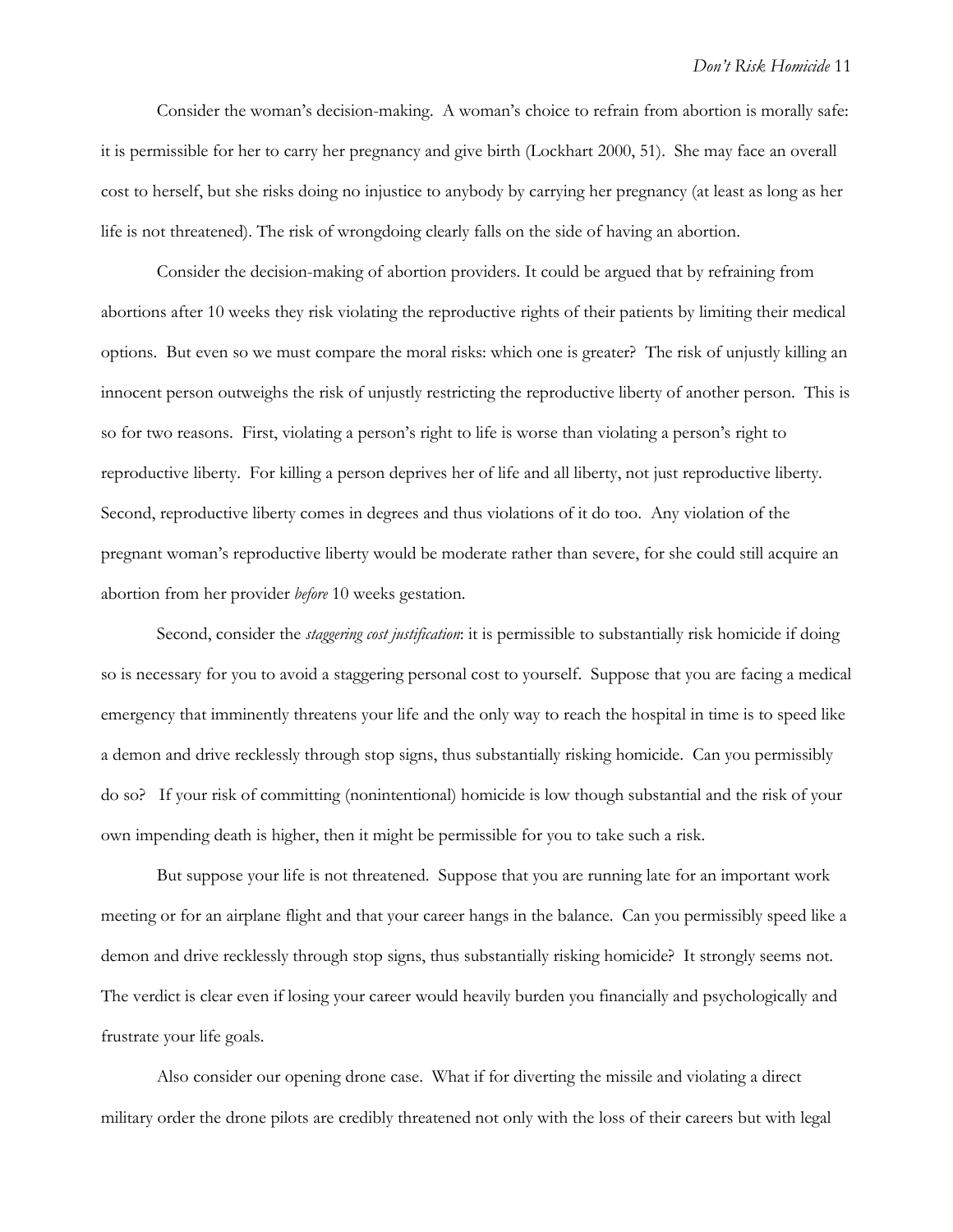prosecution and a sentence of six months of confinement in military prison? Is it permissible for them to substantially risk a child's life to avoid such a considerable cost to themselves? It seems not.

Such cases motivate the point that we cannot substantially risk homicide even to avoid a considerable cost to ourselves. The exception seems to be a case where the personal cost is truly staggering, like probable death. Can we substantially risk homicide to prevent our own death? The driving case suggests so.

Is the *staggering cost justification* available in standard pregnancy situations where the woman's life is not threatened? We must consider the personal cost faced by the woman and abortion provider.

Consider the abortion provider's decision-making. He could face a financial cost for not performing abortions after 10 weeks gestation but surely money would not justify seriously gambling with an innocent child's life.

Consider the woman's decision-making. Could the costs of unwanted pregnancy make it permissible for her to substantially risk homicide? It depends on the gravity and likelihood of the costs, given the evidence available. It also depends on the costs for the woman of *having* an abortion. After all, choosing pregnancy and choosing abortion both involve risks for the woman. So what matters is the expected *net cost* of choosing to carry an unwanted pregnancy and whether that net cost is staggering enough to justify substantially risking homicide.

The costs of choosing to carry an unwanted pregnancy include the physical and mental burdens of unwanted pregnancy and birth, financial costs, social costs, and the frustration of the woman's life plans to some extent. How severe and extensive will such costs be? Though the cost question is empirically tractable to some extent, the costs are hard to predict and vary from case to case. We should also factor in the potential benefits to women of choosing to continue their pregnancy. For instance, some women carry their initially unwanted pregnancy, give birth, and find themselves blessed with a loving relationship with their child. Such beneficial outcomes are not uncommon and should be factored into the overall costbenefit estimation. For example, consider the recent *Turnaway Study*, which was the first longitudinal study to follow women who were denied abortions because of state law or abortion facility policy. Researchers found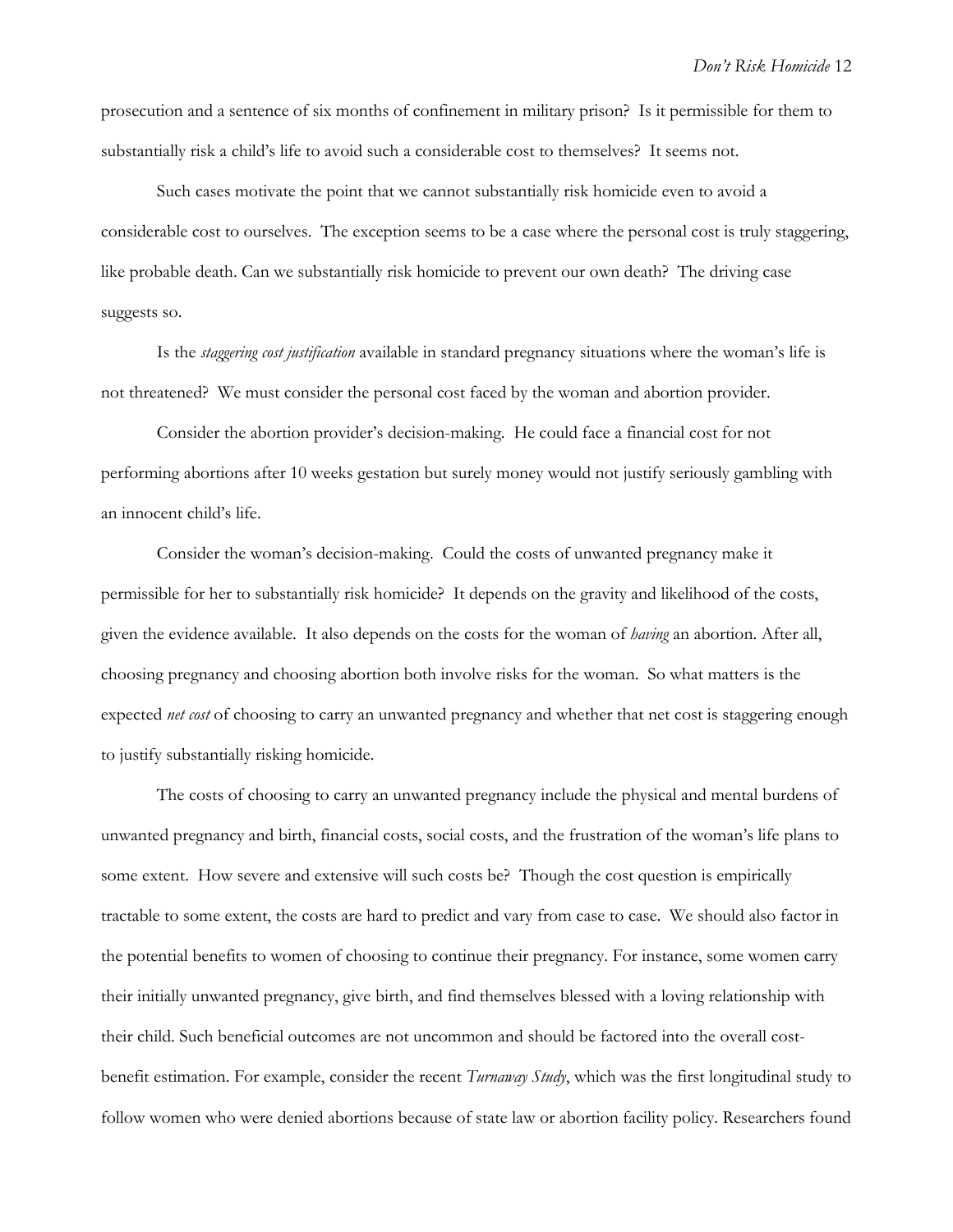that women denied abortions did not experience substantial or lasting negative mental health consequences. One week after being denied an abortion, 59% still wished they could have had an abortion. This dropped dramatically to 11% after the baby's birth and dropped further to 4% five years later (Rocca et al. 2021). The director of the study Diane Foster concluded: "Women are resilient" (Foster 2020, 128).

The costs of having an abortion are also uncertain and include short-term or lasting physical complications from the abortion procedure and various psychological costs stemming from the abortion. These costs can be substantial and physical complications are more likely at higher gestations (Grossman, Blanchard, and Bluemthal 2008). However, most women don't experience physical complications and those who experience psychological costs do so to different degrees that are difficult to measure and track. Thus, the expected net cost of unwanted pregnancy is hard to estimate, given the available evidence.

Overall cost estimation and cost comparison are difficult and often contentious matters. However, suppose for argument's sake that choosing abortion involves no cost or risk whatsoever for the woman. That is, suppose that the only expected costs fall on the side of carrying the unwanted pregnancy. Would such a favorable cost estimation morally justify abortions after 10 weeks? It appears not because, as we have seen, it's not permissible to substantially risk homicide unless the cost to ourselves is truly staggering.

Consider two reasons for thinking that the costs of unwanted pregnancy do not approximate a staggering cost like our own death. First, many of the costs of unwanted pregnancy can be alleviated to some extent and are temporary and not total: the burdens of pregnancy itself (at 10 weeks gestation) will last only six more months, other people can care for the child after birth, and the woman still has opportunity to recover and flourish afterwards, as many women do after their initially unwanted pregnancies. In contrast, the staggering cost of death is irreversible, permanent, and total. When we die, we lose everything. Second, another indication of which cost is worse is that if we had to choose for ourselves or our loved ones which cost to suffer, we would surely choose the costs involved in unwanted pregnancy rather than death (Maitzen 1999, 381).

We have argued that if there is a substantial chance that preborn humans after 10 weeks gestation are innocent persons, then we should not kill them in abortion, for doing so substantially and unjustifiably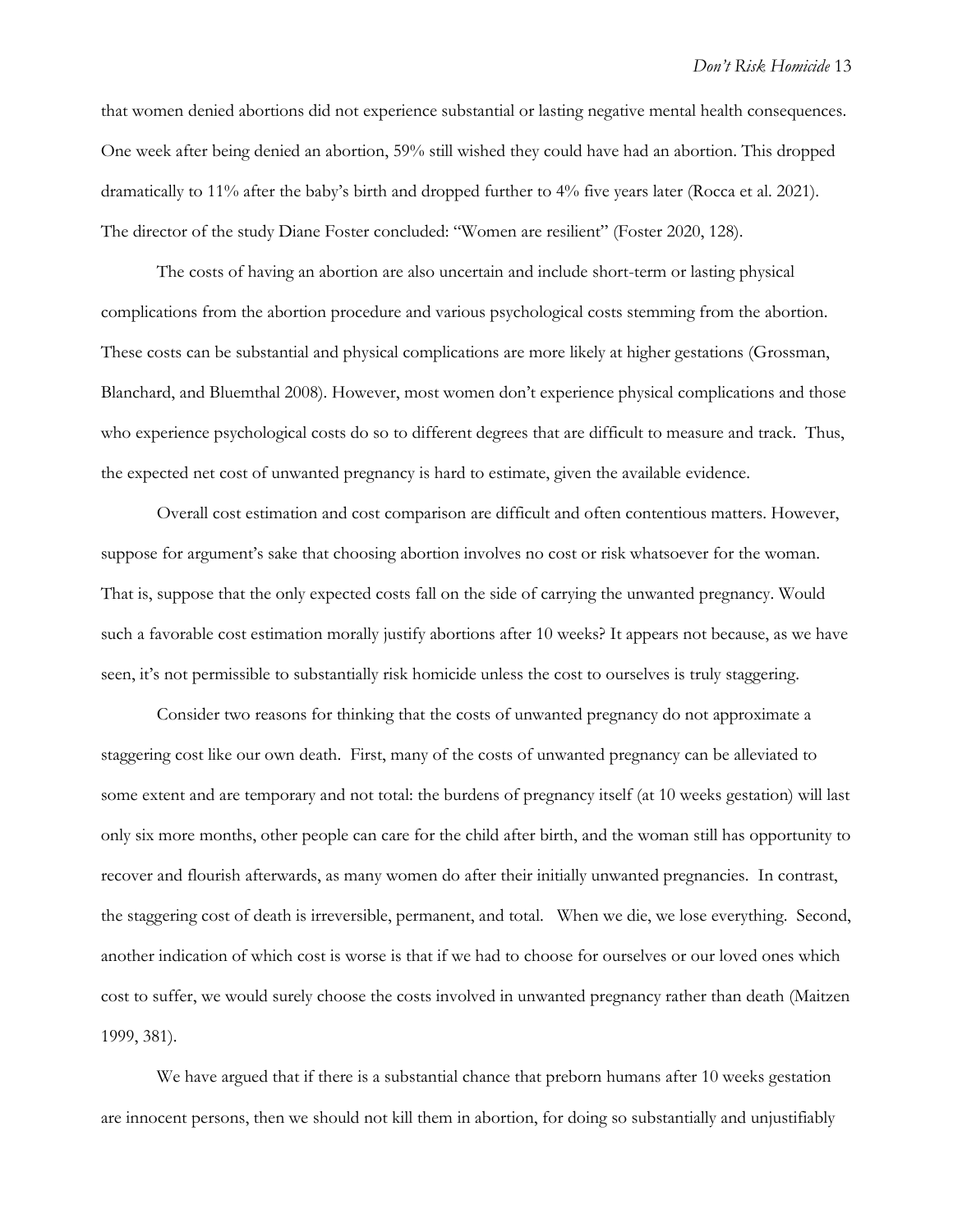risks homicide (when the mother's life is not threatened). Next we consider whether there is a substantial chance of personhood.

## IV. A SUBSTANTIAL CHANCE OF PERSONHOOD

The cumulative evidence establishes a substantial chance (a more than 1 in 5 chance) that preborn humans are persons after 10 weeks gestation. Consider the following six sources of evidence.

## 4.1 *Bad Track Record*

Confident deniers of personhood after 10 weeks gestation should lessen their confidence given the bad track record we humans have of judging and treating vulnerable human persons as nonpersons. Consider for a moment the countless number of human persons that have been dehumanized and deemed nonpersons: ethnic and racial minorities, religious minorities, political dissenters, disabled people, the mentally ill, criminals, prisoners of war, homosexuals, women, children, orphans, infants, and the list goes on. Such vulnerable populations have been subject to such harms as slavery, unjust imprisonment, exploitation, sexual abuse, forced experimentation, segregation, denial of civil and political rights, discrimination in resource allocation, and homicide (e.g. infanticide, involuntary euthanasia, genocide). For instance, consider the current widespread practice of female infanticide in China, India, and other regions of the world. Or consider the Nazi T4 euthanasia program: hundreds of thousands of disabled victims were lethally injected or gassed with poison because they were deemed "unworthy of life." The list of documented atrocities could go on and on. Historical and present human behavior indicates that when we judge other vulnerable humans to be nonpersons and harm them (e.g. kill them), we often enough tend to make a horrible mistake, especially when we as individuals or as a society have something to gain by doing so. Our bad track record should humble us (Greasley and Kaczor 2018, 131-133).

Our bad track record is also no accident or quirk of human psychology. Our pernicious tendency to dehumanize vulnerable persons is psychologically ingrained to some extent and is also reflected in how we treat nonhuman animals (Smith 2020). Who are we dehumanizing and unjustly excluding now? Preborn humans are vulnerable and defenseless humans who are largely hidden from public view. We have something to gain by denying their personhood and apparently nothing to lose (since we are too old to be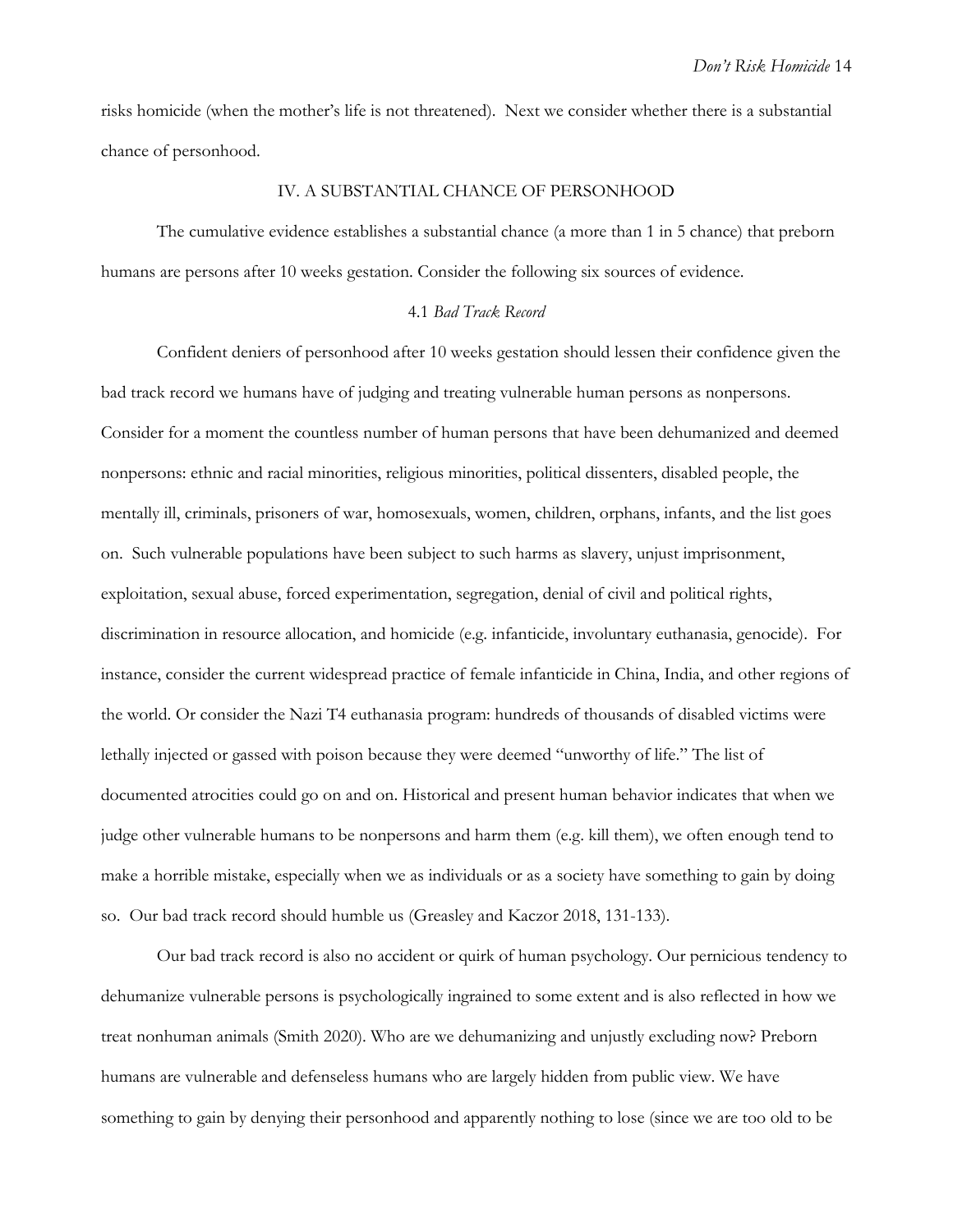aborted ourselves). Our bad track record and psychological biases (e.g. self-interest bias and dehumanization

bias) should lessen our confidence in the judgment that preborn humans are nonpersons and can be

permissibly killed to advance our own interests.

## 4.2 *Widespread Disagreement*

Widespread disagreement about personhood (after 10 weeks gestation) should also lessen our

confidence:

*The Argument from Widespread Disagreement* 

- (7) We find widespread disagreement in society and among the relevant experts regarding whether preborn humans after 10 weeks gestation are persons.
- (8) When we find widespread disagreement in society and among the relevant experts whether *p* is true, then we who are highly confident about *p* should become less confident.
- (9) Thus, we who are highly confident that preborn humans after 10 weeks are not persons should become less confident.

Let *widespread* disagreement refer to disagreement between a large number of people where the distribution of opinion falls roughly between a 40/60 and 60/40 split. Let the *relevant experts* refer to those best positioned (epistemically) to determine preborn personhood, such as those who are familiar with the relevant evidence, have thought long and hard about the matter, and are relatively skillful in analysis, truthseeking, morally sensitive, and so on. Our argument is not that widespread disagreement should lead us to drop our belief or suspend judgment but rather that we who are highly confident should *lessen* our confidence.

Does such widespread disagreement exist? Consider the scholarly, legal, and sociological evidence.

First, consider the scholarly literature on abortion and fetal personhood over the past fifty years.

This extensive literature supplies evidence of intractable disagreement among scholars from scientific, medical, and humanist disciplines who are familiar with the relevant evidence, have thought long and hard about the matter, and are skillful in analysis, truth-seeking, morally sensitive, and so on. It is not very plausible to suppose that one group as a whole is much more credentialed (e.g. more informed and rational) than the other group as a whole. Rather, the groups appear to be peer groups. If there is such a thing as relevant expertise regarding preborn personhood, there appears to be widespread disagreement among the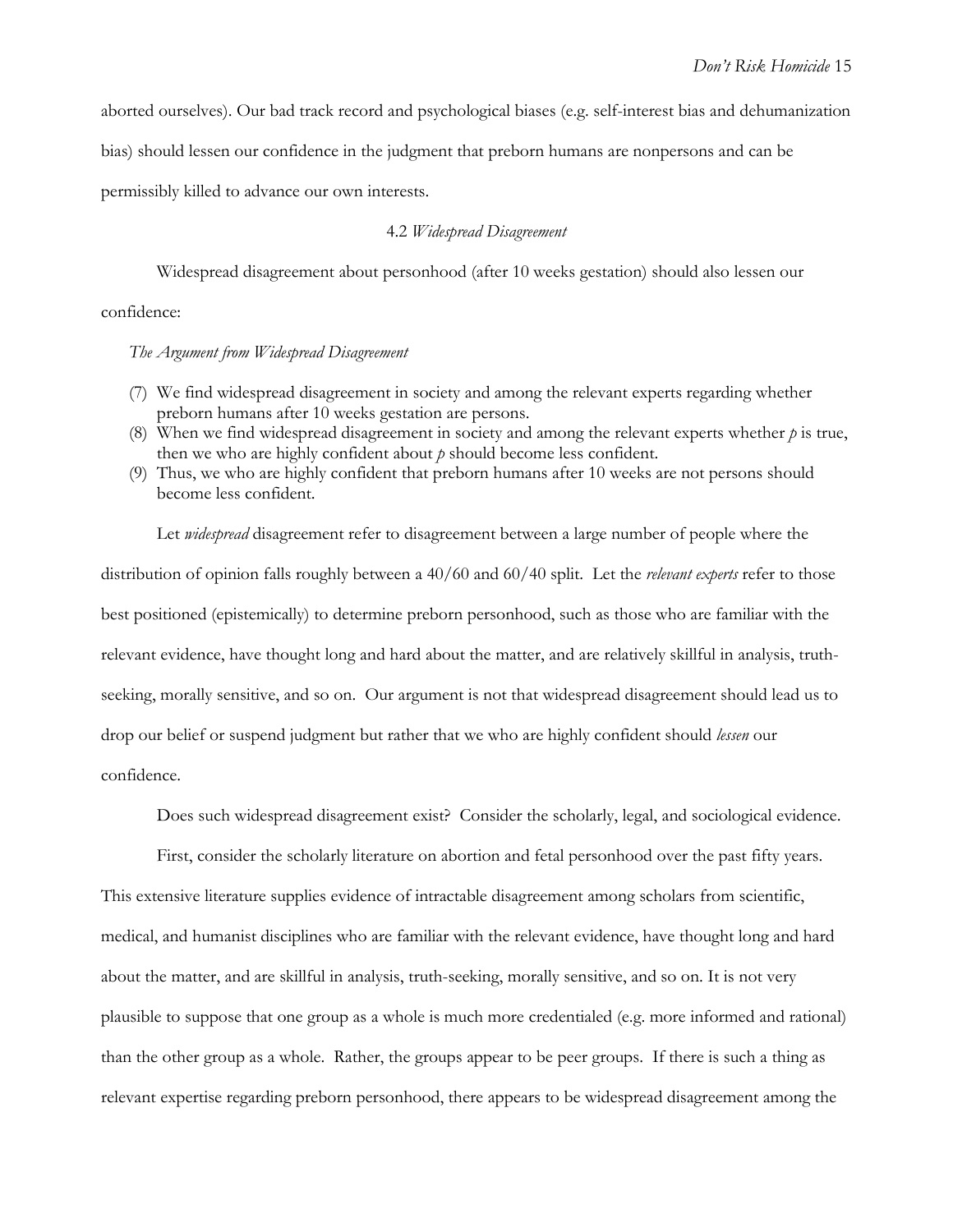relevant experts. If there is no such thing as relevant expertise—if we are all amateurs—then widespread disagreement among us should still lessen our confidence.

Second, consider the legal evidence. Most countries heavily restrict abortion in the second trimester. For instance, in most European Union countries the legal limit for most abortions is 12 weeks or lower (Popinchalk and Sedgh 2019). Boland (2010) reviewed abortion law in 191 countries and found that laws generally distinguish between first trimester and second trimester abortions. Whereas 30% of countries permit abortion on demand in the first trimester, only 5% of countries permit abortion on demand in the second trimester. Whereas 99% of countries allow abortion to preserve the mother's life, only 59% of countries allow abortion in the second trimester to preserve the mother's health (with varying definitions of "health"). Only 25% of countries allow second trimester abortions for pregnancies resulting from a sex offence (rape). Only 17% allow second trimester abortions for socioeconomic reasons (Boland 2010). We could also consider laws criminalizing fetal homicide (the killing of preborn humans in violent acts against their mother).

Third, consider the sociological evidence of public polling. The standard finding is that attitudes about the legality and morality of abortion vary according to the *stage of pregnancy*, with support for abortion waning as the preborn human progressively develops. Gallup public opinion polls for more than two decades (from 1996 to 2020) have tracked American attitudes regarding abortion by trimester and have documented the following pattern: 60-66% of Americans think abortions in the first trimester should generally be legal but this support drops by more than half to 24-28% for abortions in the second trimester (after 12 weeks gestation), and drops further to 8-13% abortions in the third trimester (Saad 2018). The same pattern shows up among respondents who identify as "pro-choice" rather than "pro-life" (Saad 2011) and among respondents who identify as "Democrat" rather than "Republican" (Saad 2018). For instance, in 2011 Gallup reported that 89% of pro-choice Americans thought abortions should generally be legal in the first trimester but only 48% thought they should be legal in the second trimester (Saad 2011). In 2018 Gallup reported that 77% of Democrats thought abortions should generally be legal in the first trimester but only 46% thought they should be legal in the second trimester (Saad 2018). There also is no substantial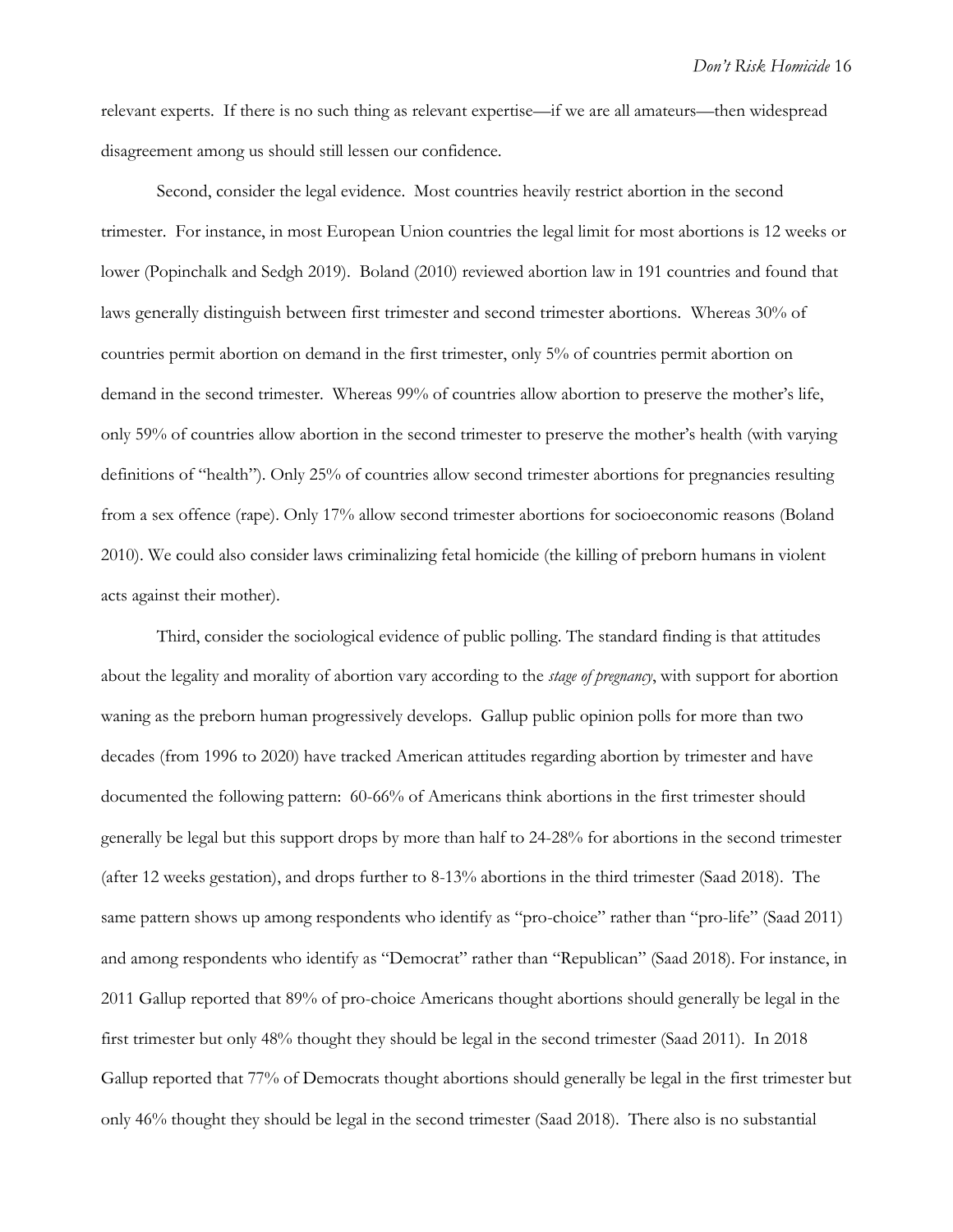gender gap in the distribution of opinion: women and men in general hold similar abortion attitudes, though women are more likely than men to oppose abortions after 12 weeks gestation (Saad 2018). We find very similar attitudinal patterns in other Western countries, including countries with liberal abortion laws such as Canada and Great Britain (ComRes 2017).

Why does the distribution of opinion shift around 12 weeks gestation? Plausibly because there is widespread disagreement about personhood and rights at this stage and probably a few weeks earlier too. Consider three supporting considerations. First, respondents' attitudes about the legality of abortion (i.e. what the law should be) generally track their attitudes about the morality of abortion (Saad 2002). Second, widespread disagreement at an earlier gestational point is indicated by polls showing that around 40% of Americans support so-called fetal heartbeat bans that legally prohibit abortion once a fetal heartbeat can be detected, usually around 6 weeks of pregnancy (Saad 2019). Third, when respondents are asked more specific questions about whether abortion is "murder" or "as bad as killing a person who has already been born," a substantial proportion of respondents (ranging between 38% and 57%) respond affirmatively (Hunter and Bowman 1990; Saad 2002; Bowman 2012).

What is the evidential significance of widespread disagreement in society and among the relevant experts? It should lessen our confidence. This claim is common ground in the epistemology of disagreement (Christensen 2009). Return to our opening drone case. Suppose there was disagreement among the drone operators and other crew members about whether a little child was present in the kill zone. Suppose they were apparent epistemic peers with similar evidence. After discovering their disagreement, should they lessen their confidence? It seems so.

Consider another motivating case:

*Math class:* Suppose you are taking a math class with 20 other students whom you know possess comparable intelligence and background knowledge. The instructor gives your class a fairly difficult math question. After a couple minutes, each student independently arrives at their own highly confident answer. The instructor asks for a show of hands, and you discover that 12 students arrived at your answer and 8 students arrived at another answer that is incompatible with yours but not clearly absurd. How should you respond to this disagreement?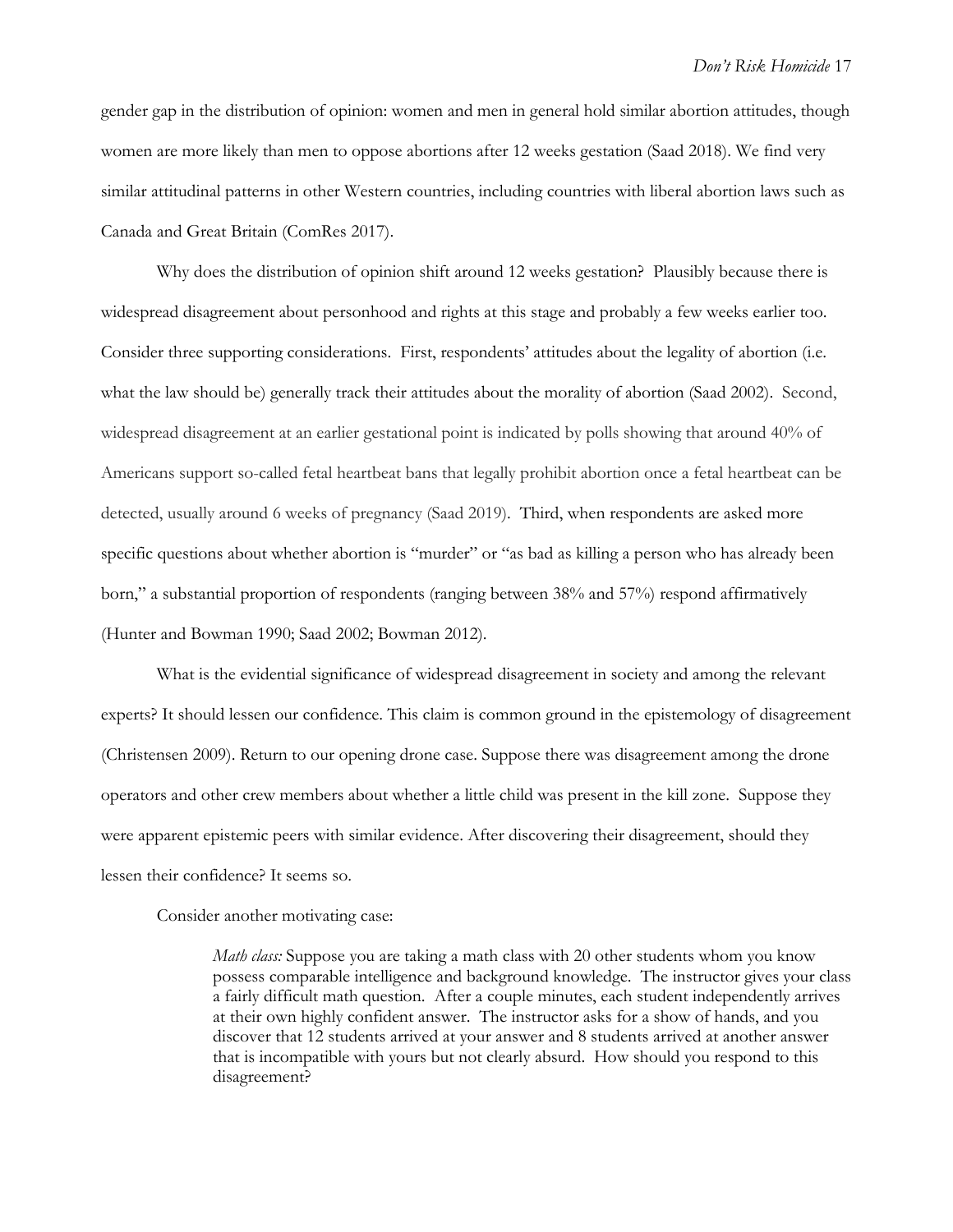You should become less confident of your own answer. Why? The natural explanation is that widespread disagreement among your classmates constitutes a good reason (though defeasible reason) to think you are missing something and have made a mistake. After all, you are fallible, this is a fairly difficult math question—it is not like whether  $2+2=4$ —and the other side's answer is not obviously absurd. Perhaps you are missing something. Similarly, if there is widespread disagreement about preborn personhood in society and among those best positioned to determine it, then we should become less confident in our own view. After all, we are fallible, preborn personhood is a fairly difficult moral question—it's not like whether it's wrong to torture children for fun—and the other side's answer is not clearly absurd. Perhaps we are missing something.

#### 4.3 *Problems with Theories of Personhood*

Despite our bad track record and widespread disagreement about whether preborn humans after 10 weeks are persons, confident deniers of their personhood could invoke arguments to justify their continued confidence. What could such arguments be? After all, standard arguments (e.g. natural miscarriage arguments, twinning arguments, embryo rescue cases) challenge the moral status of early human embryos, not preborn humans older than 10 weeks gestation. The main arguments available appeal to theories or criteria of personhood to justify excluding preborn humans after 10 weeks gestation. However, such confidence is misplaced because such theories are problematic.

Theories of moral personhood seek to explain what makes us persons by specifying necessary and jointly sufficient criteria or merely sufficient criteria. There is an extensive literature but we can identify three main theoretical approaches: *mental capacity accounts* emphasize mental capacities as necessary for personhood (Tooley 1983; McMahan 2003; Singer 2011; Giubilini and Minvera 2013), *relational accounts* emphasize relationships to certain individuals or groups as necessary for personhood (Sherwin 1991; Strong 1997; Lindemann 2014; Foster and Herring 2017), and *humanist accounts* emphasize our humanity as a sufficient condition for personhood (Mulhall 2002; Chappell 2011; Kaczor 2014; Kittay 2017).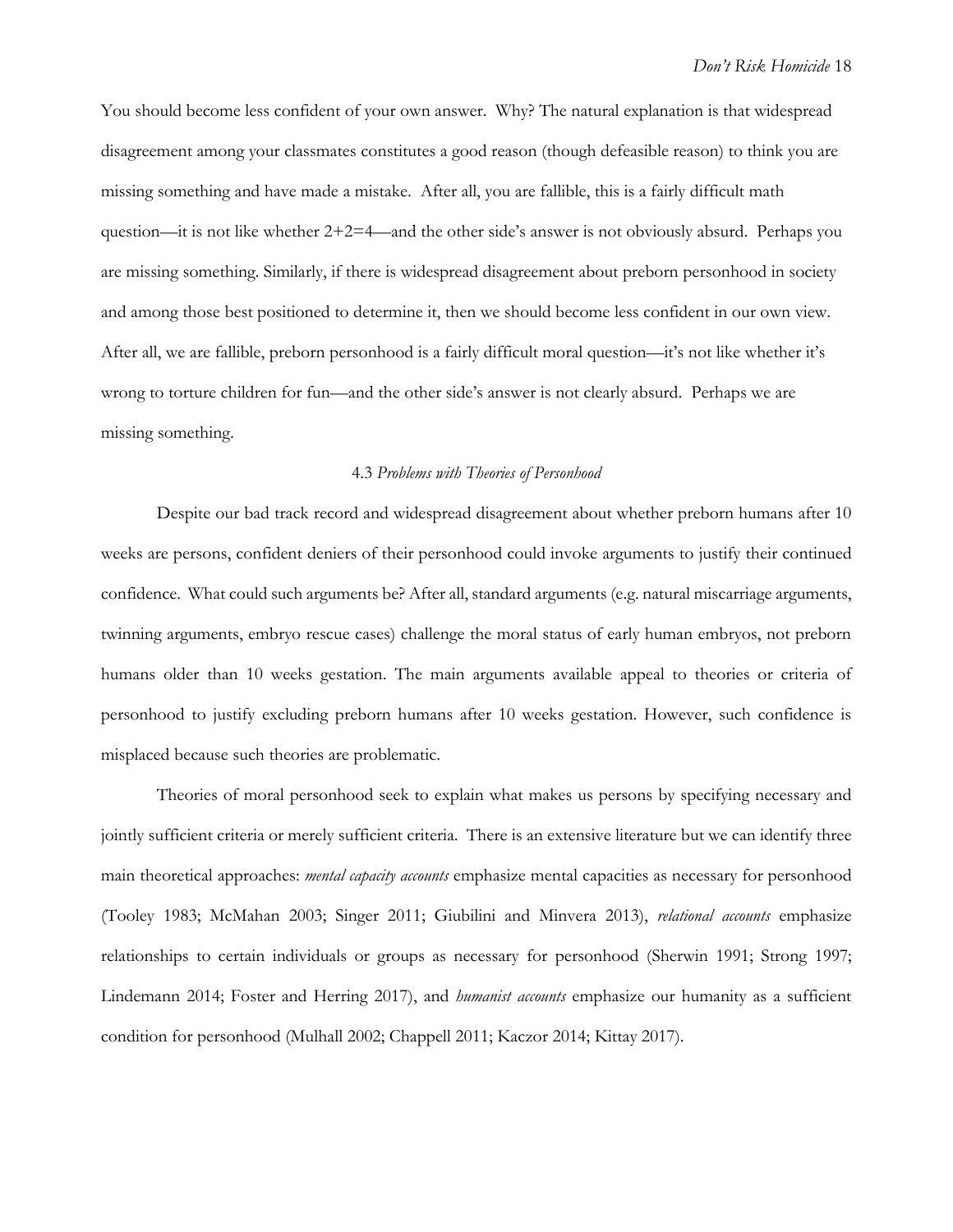There are two main problems with mental capacity accounts and relational accounts. First, these theories deny plain moral commonsense. Second, these theories lack the explanatory power necessary to override moral commonsense.

Jaworska and Tannenbaum (2019) observe that the mass public converges on the following view of moral personhood:

> *The Commonsense View*: Human infants and cognitively disabled humans (except perhaps those who have irreversibly lost consciousness) are persons and have a higher moral status than other animals (except perhaps sophisticated animals such as great apes).

Moral commonsense says it is presumptively wrong to kill human infants and cognitively disabled humans, for the same direct reason that it is wrong to kill the rest of us. Moreover, it's worse to kill them than to kill other animals. For instance, the harmful experiments performed on primates and other animals cannot permissibly be performed on human infants and cognitively disabled humans.

*The Commonsense View* is the prevailing view. Its widespread acceptance is reflected in academic scholarship, in the modern human rights movement, and in the laws of liberal democracies that attribute to all born human beings the same basic legal rights possessed by the rest of us. For example, the laws of liberal democracies attribute the rights of personhood to disabled human infants. Such laws supply evidence that strong majorities view infants and disabled humans as persons. With respect to this commonsense standard, mental capacity accounts and relational accounts are either too exclusive or too inclusive.

A theory is *too exclusive* if it excludes individuals from personhood who clearly count as persons along with the rest of us. Mental capacity accounts that ground personhood in sophisticated mental capacities such as self-consciousness or rational agency (or moral agency) will problematically exclude infants and a range of cognitively disabled humans without these capacities. However, the idea that newborn babies or cognitively disabled humans do not possess a serious right to life because they are not cognitively sophisticated enough would strike most people as morally repugnant (Kittay 2009; Rodger, Blackshaw, and Miller 2018).

Relational accounts that emphasize certain relationships to individuals (e.g. caring relationships) or groups (e.g. social recognition) as necessary for personhood will exclude humans who don't have such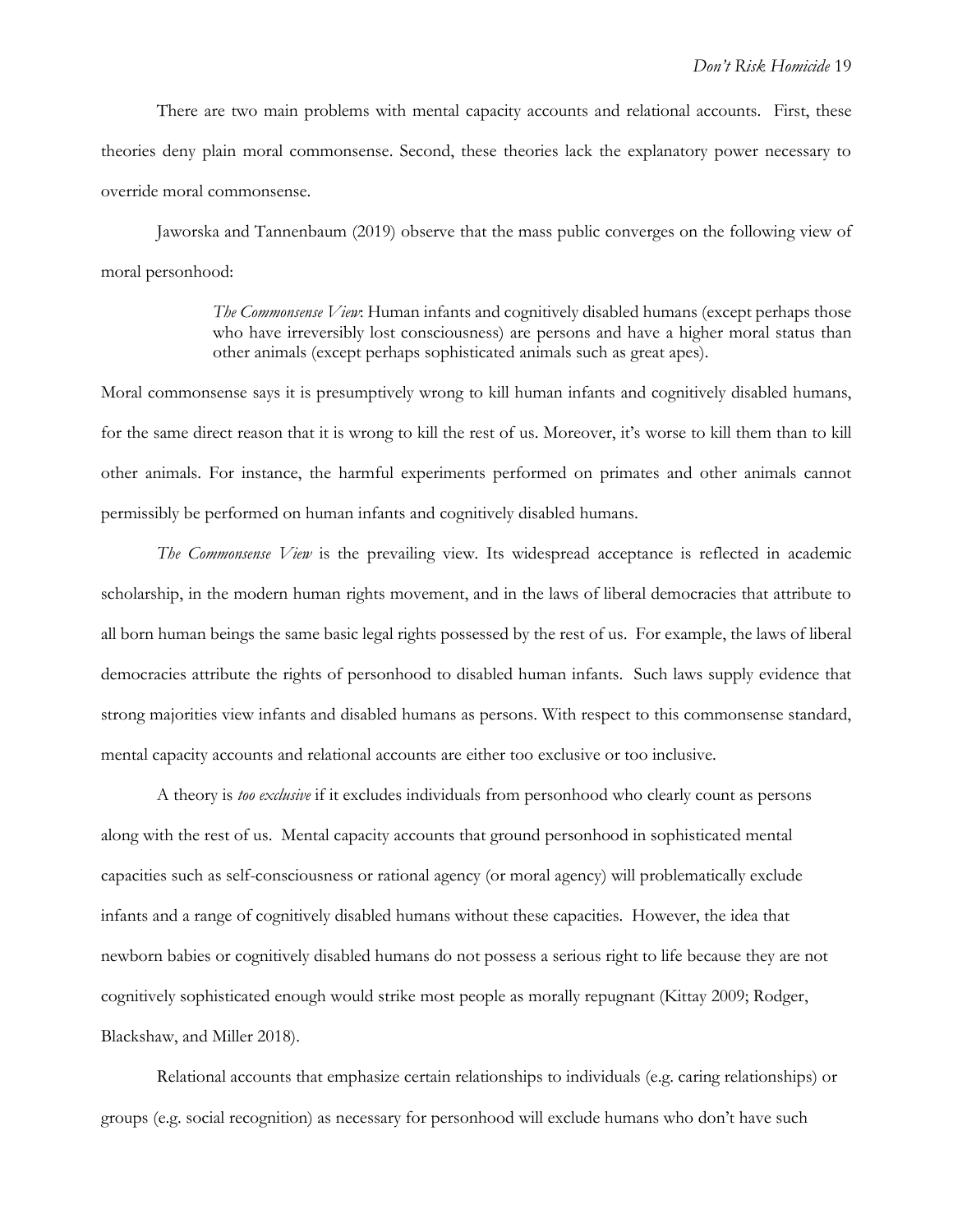relationships or who lose them. However, the idea that certain infants do not possess a serious right to life because they are unwanted by their parents or unrecognized by their society would strike most people as absurd and pernicious. Our personhood and moral rights surely do not depend on social convention and the shifting attitudes and feelings of other people, and it is a good thing that they don't. For instance, it is a good thing for female newborns and disabled children who have the bad luck of having parents who don't want them.

A theory is *too inclusive* if it includes as persons those individuals who clearly don't have the same moral status as the rest of us. To avoid being too exclusive some mental capacity accounts emphasize more rudimentary capacities such as the capacity to care (Jaworska and Tannenbaum 2014). But such accounts either remain too exclusive by excluding disabled humans without the selected rudimentary capacities or they risk becoming too inclusive, for some nonhuman animals possess capacities comparable to those of severely disabled humans (DeGrazia 2014). Do dogs and severely disabled humans possess equal moral worth? It strongly seems not. Relational accounts face the same problem when they emphasize more rudimentary relationships, which humans might have with other animals (e.g. pets). The idea that my grandfather with advanced Alzheimer's has the same moral status as my dog is repugnant, no matter how much I care about my dog.

In contrast, *humanist* accounts that accept our humanity as sufficient for personhood can avoid the problem of being too exclusive or too inclusive with respect to *The Commonsense View*. Humanist accounts can explain why human infants and cognitively disabled humans are persons. Of course, it could be argued that such accounts are too inclusive *if* they include human embryos (or early embryos). But the exclusion of embryos from personhood is not an item of moral commonsense: we find more disagreement about human embryos than we do about human infants and cognitively disabled humans. Thus, humanist accounts cohere better with moral commonsense. It is worth emphasizing that humanist explanations do not claim that humanity is *necessary* for personhood, only that it is *sufficient*. Thus, such explanations are perfectly compatible with the compelling view that nonhuman animals have significant moral status and that sophisticated nonhuman aliens (or animals) like us would be persons too. The "speciesism" objection alleges that our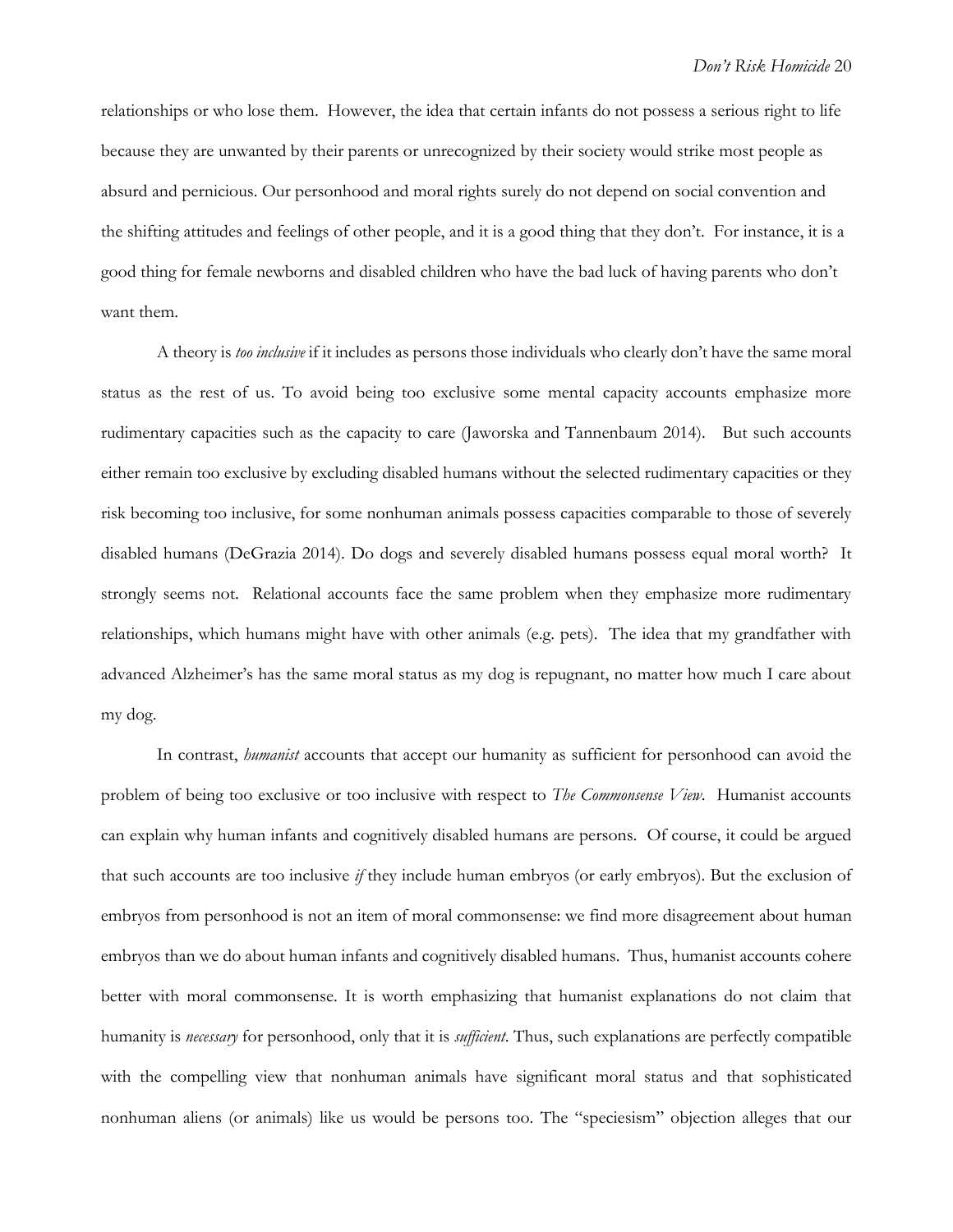human species membership does not determine our personhood any more than our race or sex. Humanist accounts do think there is something morally special about humans but they usually don't invoke mere species membership to explain it. Rather, we humans are persons because we share a common human nature (Beckwith 2007, Chapter 6), or because we are made in God's image (Kilner 2015), or because we have immortal souls, or because we are "human" understood in a thick normative sense as opposed to a descriptive biological sense (Mulhall 2002). Finally, it is worth observing that humanist accounts are not wedded to religious premises: we don't need to believe in God in order to believe that all humans are persons with rights (Greasley and Kaczor, 192-194).

Even if mental capacity accounts and relational accounts deny plain moral commonsense and have counterintuitive implications, it could still be rational to accept them if they possess an overriding explanatory power. Are these accounts powerful enough to override moral commonsense? It appears not. Consider mental capacity accounts. A successful mental capacities account must explain which capacities divide persons from nonpersons, the nature of these capacities, what it means to possess them, why their possession endows us with our great moral worth, and why we have equal moral worth if we possess these capacities to different degrees. And if such an account is to exclude preborn humans older than 10 weeks gestation, it must show that they do not possess the required mental capacities (e.g. sentience). Not only is there disagreement among mental capacity theorists but there is moral and/or empirical uncertainty at each step, as a review of the personhood literature confirms (Greasley and Kaczor 2018; Jaworska and Tannenbaum 2019).

For example, what explains our equal moral worth? If our mental capacities explain our moral worth as persons, and our mental capacities come in degrees, then why wouldn't our moral worth come in degrees too? Why wouldn't some of us with greater mental capacities have greater moral worth? Mental capacity theorists usually respond to this worry by claiming that once we meet a *threshold* on the capacity scale, greater degrees of the relevant capacity do not elevate our moral worth any further. But this theoretical maneuver seems like an *ad hoc* device designed to preserve moral equality, and it raises additional theoretical difficulties such as where the cognitive threshold should be set and why there rather than elsewhere (McMahan 2008).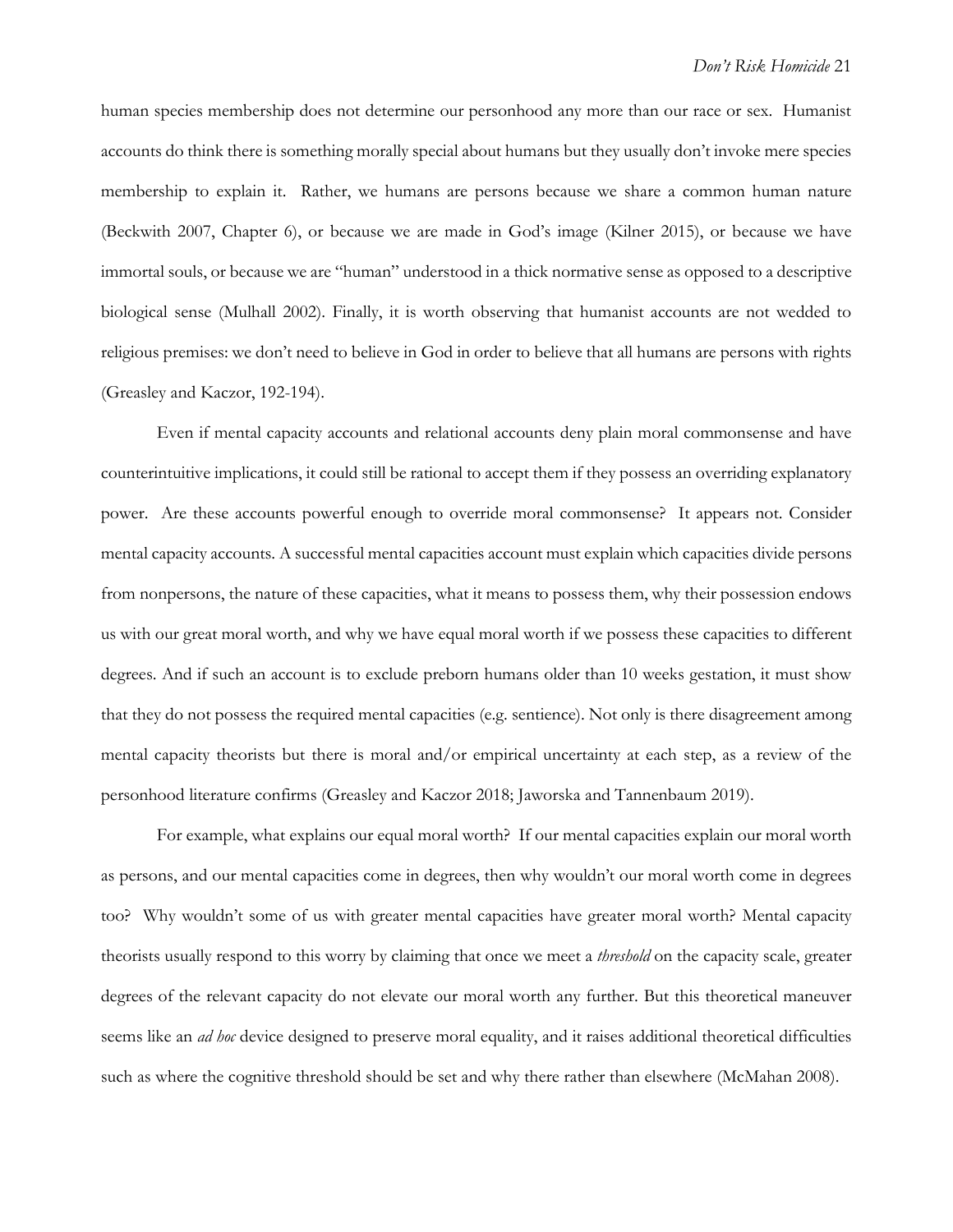In contrast, humanist accounts can explain our moral equality with comparative ease. The explanatory power of humanity is evidenced by the modern human rights movement, whose reformers have invoked our common humanity rather than our mental capacities or relationships to ground our equal human rights. Consider the Nazi T4 euthanasia program, which targeted and systematically killed disabled and unwanted humans. Deemed "unworthy of life" hundreds of thousands of disabled and unwanted infants, children, and adults were lethally injected or gassed with poison without their consent. These victims had great and equal moral worth. Why? Because they had the "right" mental capacities or the "right" relationships? A more straightforward explanation is *because they were human*.

Since mental capacity accounts and relational accounts conflict with moral commonsense and lack the explanatory power necessary to override it, confident denials of preborn personhood cannot rationally rest on confidence in these accounts.

#### 4.4 *The Similarity Between Preborn Humans and Newborn Babies*

Even if we don't know the correct theory or criteria of personhood, we can still possess evidence that someone is a person. In our opening drone case, the drone pilots had evidence in the form of a grainy video feed that the unidentified organism wandering into the kill zone was a person. This evidence consisted of the overall physical and behavioral similarity of the organism to a small human child, who is a person.

Consider the evidence of baby-likeness: consider the fact that preborn humans older than 10 weeks possess a high degree of overall similarity to premature newborn babies, who are persons.

As we observed earlier, it is an item of moral commonsense that newborn babies are persons, including premature newborn babies, tens of thousands of whom are born every year in the United States. For instance, it would be homicide for me to go to the hospital and smother a premature baby born at 21 weeks, even if the baby be my own. It would be wrong to kill her for the same direct reason it is wrong to kill the rest of us: we have a serious right to life.

We also know empirically from the fetal sciences and ultrasound imaging that preborn humans older than 10 weeks gestation are highly similar to premature newborns, both physically and behaviorally,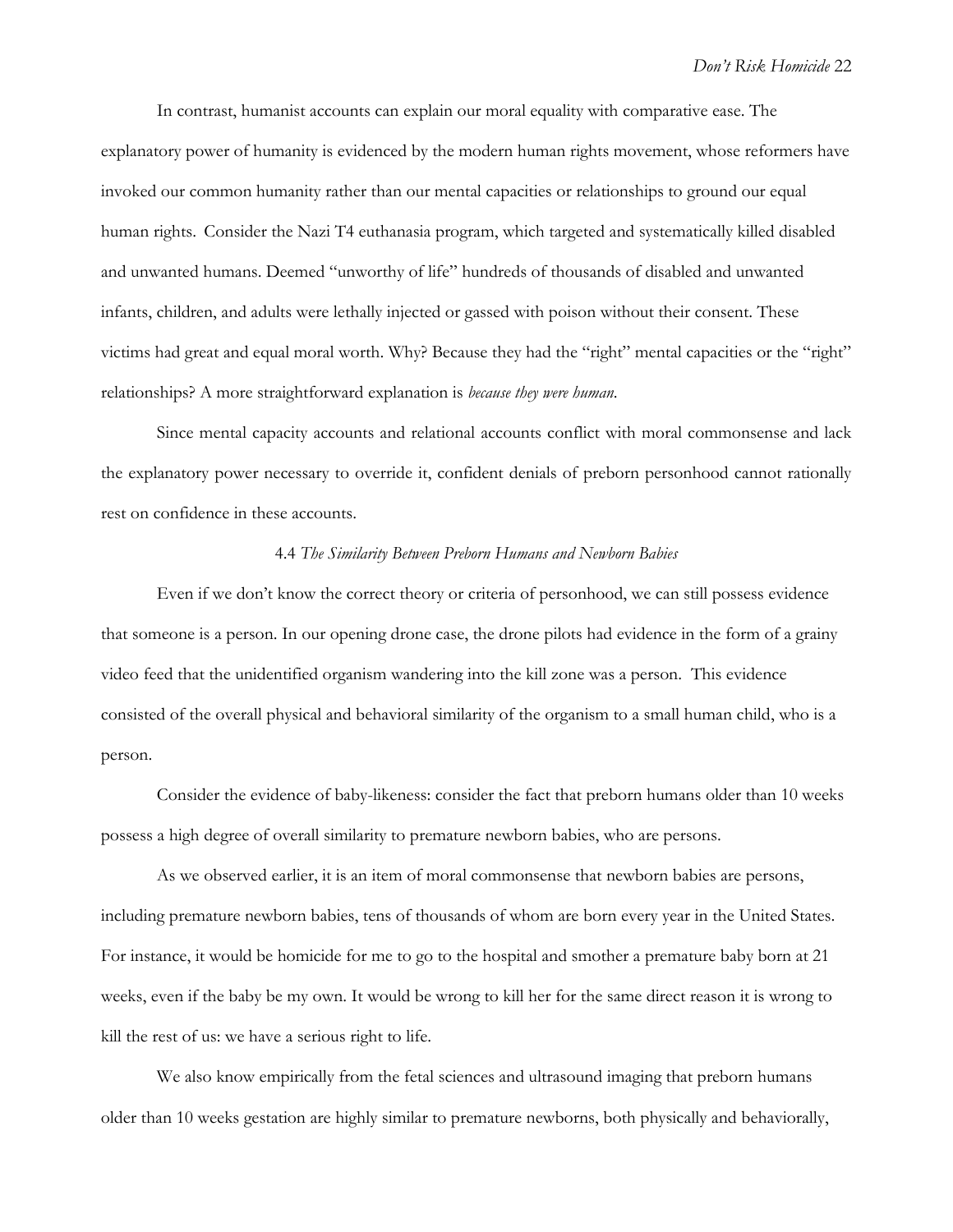both inside and out. Consider physical and behavioral characteristics that they share in common. According to standard embryology textbooks (Moore, Persaud, and Torchia 2020), both possess biological humanity, individual human bodies, a recognizably human physical appearance, a distinctive human face and human facial expressions, male or female sex organs, a heart and heartbeat, all the major organs and bodily systems (e.g. a nervous system), a human brain and human neuronal structures (which are incrementally developing), brain activity (e.g. EEG activity, unlike dead people), a skeleton with bones undergoing ossification, motor skills (e.g. purposeful limb movement), reflex movements (e.g. they respond to touch, grasp objects, swallow amniotic fluid, turn their heads toward sources of stimulation), physical stability (the miscarriage rate at 10 weeks gestation has dropped to less than 1%, Tong et al. 2008), and the natural potential for the development of distinctively human capacities (e.g. self-consciousness, rationality, moral agency, and so on).

What are the known differences between them? The premature newborn baby is older, larger, more mature, medically viable, and born. Do such differences clearly mark the boundary between moral personhood and non-personhood, between who is morally protected and who is not? It seems not.

Both viability and birth are problematic candidates. Viability is seldom defended anymore as a criterion of personhood. There is no good justification for it: your dependence on another person (or their body) for survival does not deprive you of your personhood and rights. For example, suppose a newborn baby is dependent on her mother's breastfeeding because her mother is the only one around or only one willing to feed her (Singer 2011, 27). Is this particular newborn baby a person like other newborns? Of course. For another example, consider conjoined twins. Some conjoined twins like Abby and Brittney Hensel (who are college graduates) are medically non-viable throughout their lives: they are physically dependent on their other twin's body for survival—separating them would kill them. But we know such twins are distinct persons, as they perceive themselves to be (Greasley and Kaczor 2018, 109).

The birth criterion has absurd implications. For instance, if birth divides persons from nonpersons, then a premature baby born at 21 weeks is a person worth neonatal care but the *very same baby* could be permissibly killed downstairs in the hospital's abortion clinic (Harris 2008, 77; McMahan 2013). The birth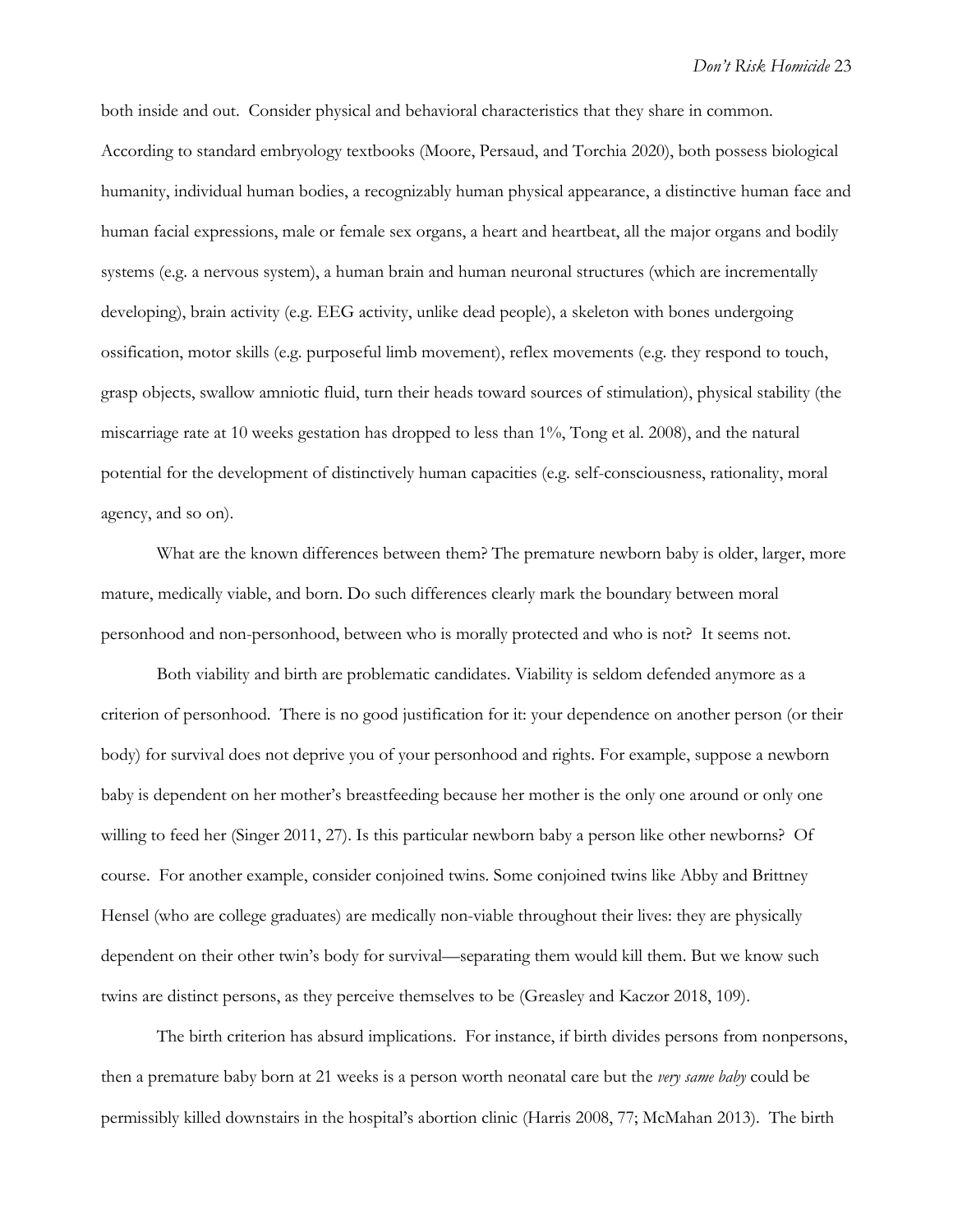criterion also implies that a premature baby born at 21 weeks is a person but a clearly conscious, much more developed, and twice as old baby still in the womb at 42 weeks (like one of my sons) is not yet a person. Such implications seem absurd.

But other than birth and medical viability, there appears to be no other known differences or developmental milestones between 10 weeks and 21 weeks that could cogently distinguish persons from nonpersons. (If humans have a soul, when does ensoulment happen?). Could fetal sentience or consciousness do the distinguishing trick (Steinbock 2011)? This won't work because we don't know yet when these mental capacities first emerge. There is substantial disagreement and uncertainty among fetal scientists (for a review of the literature, see Howsepian 2011).

For instance, Derbyshire and Bockmann (2020) recently reassessed the neurological and behavioral evidence and placed the earliest possible onset of fetal sentience at 12 weeks. Accordingly, they argue that we have moral reason to use fetal analgesia and anesthesia during abortions after 12 weeks gestation. Their empirical assessment is interesting because Derbyshire is one of the world's leading specialists on fetal pain and for decades prior to this point has been a confident advocate of a much later date, namely 24 weeks (Derbyshire 2010). Despite his very public pro-choice moral and political commitments, the current evidence has diminished his former confidence and driven him to draw the line much earlier at 12 weeks.

In addition to the shifting scientific disagreement, there are other reasons to be humble when assessing fetal sentience. Consider three reasons. First, the nature of sentience or consciousness is still unclear, especially fetal sentience. Second, the neural basis of consciousness is still unknown. Later estimates of fetal sentience depend on the claim that a functioning cerebral cortex is required for consciousness (Lee et al. 2005). But this claim is hotly contested among pain scientists, both with respect to adult humans and early humans (Howsepian 2011; Derybshire and Bockmann 2020).

Third, we have a notoriously bad track record of mistakenly denying the pain and consciousness of preborn humans, newborn babies, animals, and cognitively disabled humans such as the untold number of patients who have been mistakenly diagnosed as "vegetative" (Braddock 2017; 2021). For example, in the 1980s the conventional medical wisdom was that newborn babies and preborn humans could not feel pain: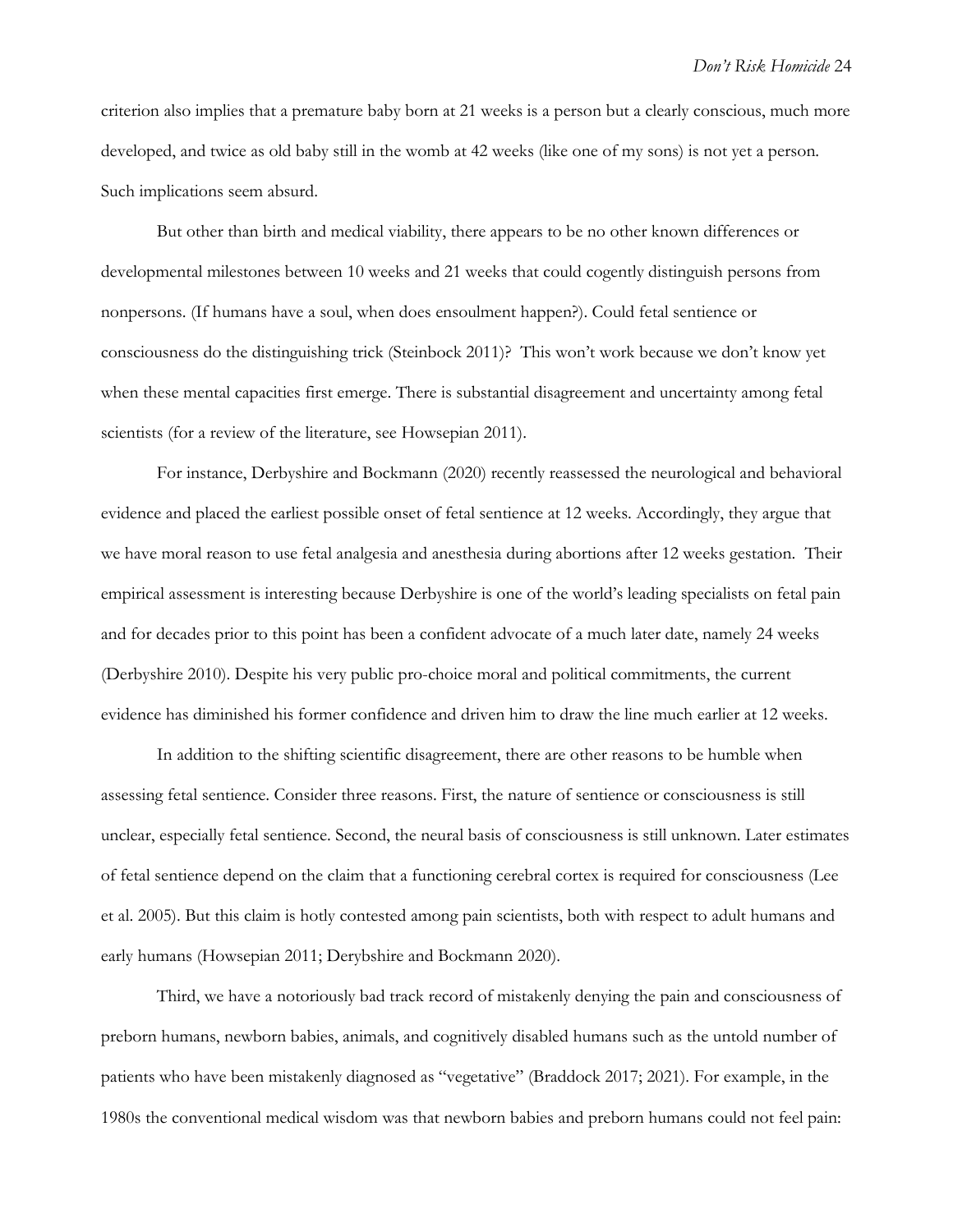their aversive responses to painful stimuli were just reflexes. Accordingly, surgeons did not supply them with anesthesia during surgery nor with painkillers afterwards. To be sure, paralytic drugs were used to immobilize them during surgery but no anesthesia was given to render them unconscious. That is, these hapless patients were fully conscious during surgery (e.g. open-heart surgery) but paralyzed and unable to express their pain! The medical community's justification for this practice was that the baby's nervous system (e.g. cerebral cortex) was not developed enough to feel pain and she won't remember it anyway. It was not until 1987 that the *American Academy of Pediatrics* deemed this practice unethical (Poland et al. 1987).

Today the sentience of newborns and preborn humans is accepted and precautionary measures are routinely taken to avoid causing them pain. For instance, preborn humans in the second and third trimesters are routinely given anesthesia during fetal surgery, though not during abortions (Bellieni 2020; Derbyshire and Bockmann 2020). The fact that we don't give preborn humans anesthesia (or pain relief) during abortion is deeply disturbing. Everyone agrees that preborn humans can feel pain by the third trimester i.e. after 24 weeks (Blickstein and Oppenheimer 2016). Regardless when fetal sentience first begins (at 12, 18, or 24 weeks), what this means is that millions of preborn humans have experienced their own slaughter in abortion. We don't know yet when fetal sentience first begins, but our bad track record suggests that any line drawn should err on the side of caution.

But suppose (hypothetically) that we discovered with certainty that fetal sentience first begins at some point well after 12 weeks gestation (e.g. at 20 weeks). Even so, it would still not cogently divide persons from nonpersons. For a sentience criterion has problematic implications. For example, some newborn babies are born in a comatose or vegetative state, but can gain the capacity for consciousness as a result of further development, brain plasticity, and/or therapeutic treatment (Ashwal 2004). If sentience divides persons from nonpersons, then such newborns would not be persons with rights until later *after* they gain consciousness. This is hard to believe. It seems wrong to use these newborn babies for organ harvesting and scientific experimentation, even if we do so *before* they gain consciousness.

Since viability, birth, and fetal sentience cannot do the distinguishing trick, the overall similarity between newborn babies and preborn humans older than 10 weeks constitutes evidence that these preborn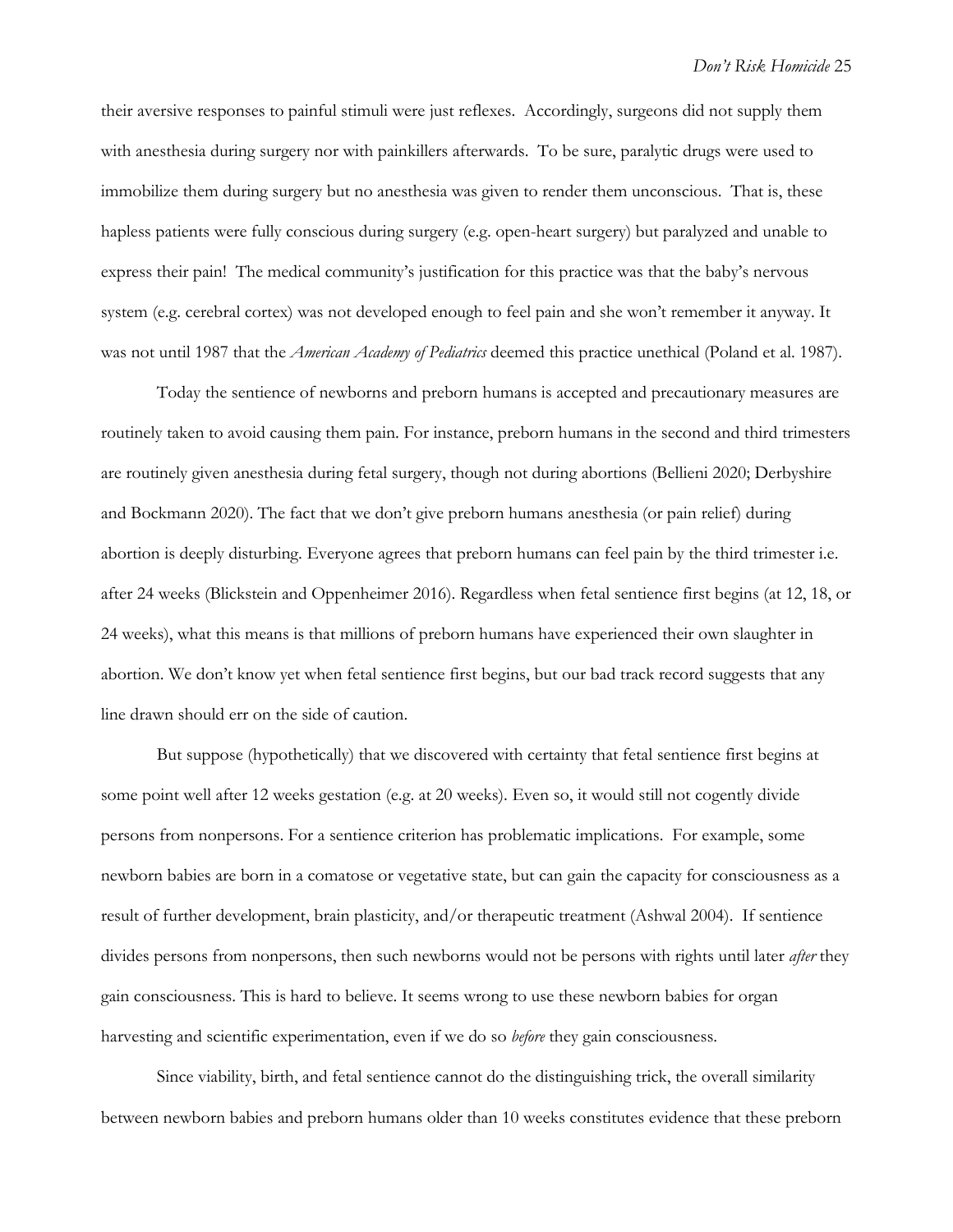humans are persons too. And the evidence for their personhood only gets stronger as their development progresses and they become more and more similar to premature newborns.

#### 4.5 *Gestational Age Miscalculations*

We must also take into account the uncertainty of gestational age ("weeks gestation"). How is gestational age calculated? Abortion law leaves the matter to the judgment of the individual abortion provider, using the method and algorithms of their choice (Erdman 2017, 32). The standard methods used for estimating gestational age are ultrasound and menstrual dating. However, these methods are routinely off track by 1 or 2 weeks for pregnancies around 10-12 weeks and can easily be further off. And the range of error increases as the pregnancy progresses. Such routine miscalculations happen for various reasons and there are many variables that affect accuracy, which are discussed in the medical literature (for a recent literature review, see Butt et al. 2014). What this means is that in the real world of current medical practice an abortion of a preborn human whose gestational age is *estimated* by an abortion provider to be 10 weeks could easily be an abortion of a preborn human whose *real* gestational age is 12 weeks or older. The uncertainty of gestational age should make us more uncertain about personhood around 10-12 weeks.

## 4.6 *The Common Intuitive Responses of Women*

We should also consider the common intuitive responses of women to their pregnancies and miscarriages. Ordinarily, women who experience pregnancy after 10 weeks gestation respond to their baby as a person rather than the moral equivalent of a garden plant or animal. For instance, they refer to their "child/baby" or "son/daughter," name them, love them, and care for them in countless ways (Canella 2005). Such affections and behaviors increase as gestation progresses, for example when the woman begins to feel fetal movement (which can occur as early as 13 weeks gestation). Newborn infants are subject to similar dignifying responses. Moreover, women who experience miscarriage after 10 weeks gestation tend to grieve and mourn the loss of their irreplaceable child in the way that we grieve the loss of newborns and other persons (Lok and Neugebauer 2007).

What should we do with such common intuitive responses? We should take them as evidence for preborn personhood that makes it more likely than it would otherwise be. Consider two motivations. First,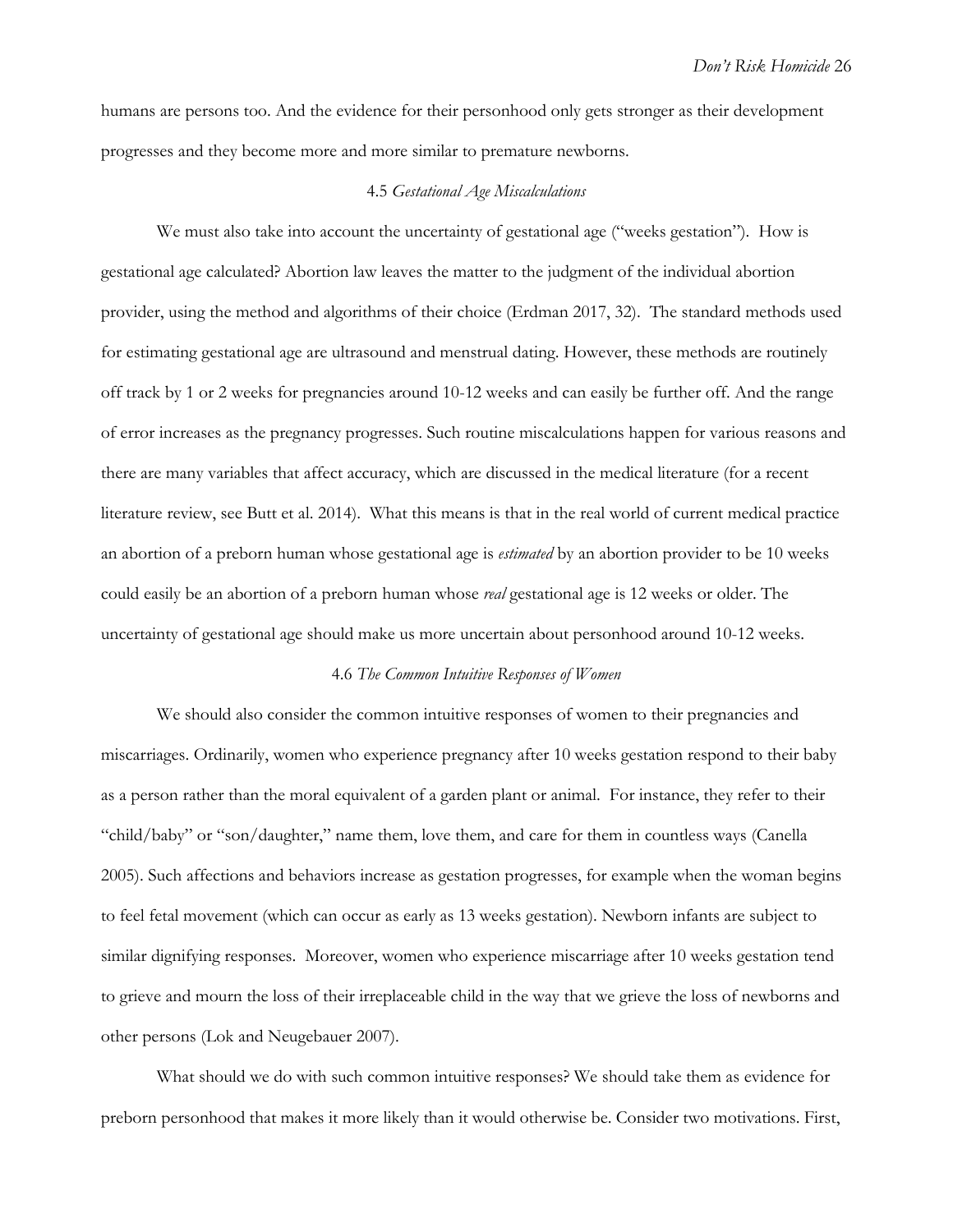common intuitive responses count as (defeasible) evidence on any plausible moral epistemology of personhood. For instance, the fact that we intuitively respond to newborn infants and cognitively disabled humans as persons is evidence that they are in fact persons. Second, the common intuitive responses of women to their pregnancies and miscarriages cannot easily be explained away or dismissed. For instance, they cannot easily be dismissed as merely sentimental or confused or future-oriented. Such responses are also fairly common among women with pro-choice moral and political commitments, which indicates that they are not simply mediated or biased by one's prior commitments (Manninen 2010, 41-43; Roth 2018).

Of course, more could be said, and more evidence for preborn personhood could be provided. However, the evidence we have presented in this paper is enough to show that there is a substantial chance that preborn humans after 10 weeks are persons.

## V. CONCLUSION: DON'T RISK HOMICIDE AND DON'T RISK TORTURE

Abortions are wrong after 10 weeks gestation because they substantially and unjustifiably risk homicide, the unjust killing of an innocent person. *The Don't Risk Homicide Argument* is cogent and makes progress in the abortion debate, for three reasons.

First, the argument bypasses the dialectical stalemate over preborn personhood. Jeff McMahan observes that "the main reason" why "abortion remains one of the most intractably controversial of all moral issues…is that the moral and metaphysical status of human embryos and fetuses is shrouded in darkness (2003, 3; also see Greasley 2017). But it's not necessary to establish personhood in order to establish the wrongness of abortion: a substantial chance (a more than 1 in 5 chance) of personhood is enough.

Second, our argument rests on common ground rather than contentious metaphysical premises or moral premises. Our evidence for personhood does not rest on a metaphysical theory of personal identity nor a humanist account of moral personhood. Our moral reasoning rests on intuitive moral principles rather than a contentious decision theory or ethical theory.

Third, our argument doesn't entail the wrongness of all abortions after 10 weeks gestation. Our argument allows for the permissibility of abortion when the mother is threatened with a staggering cost like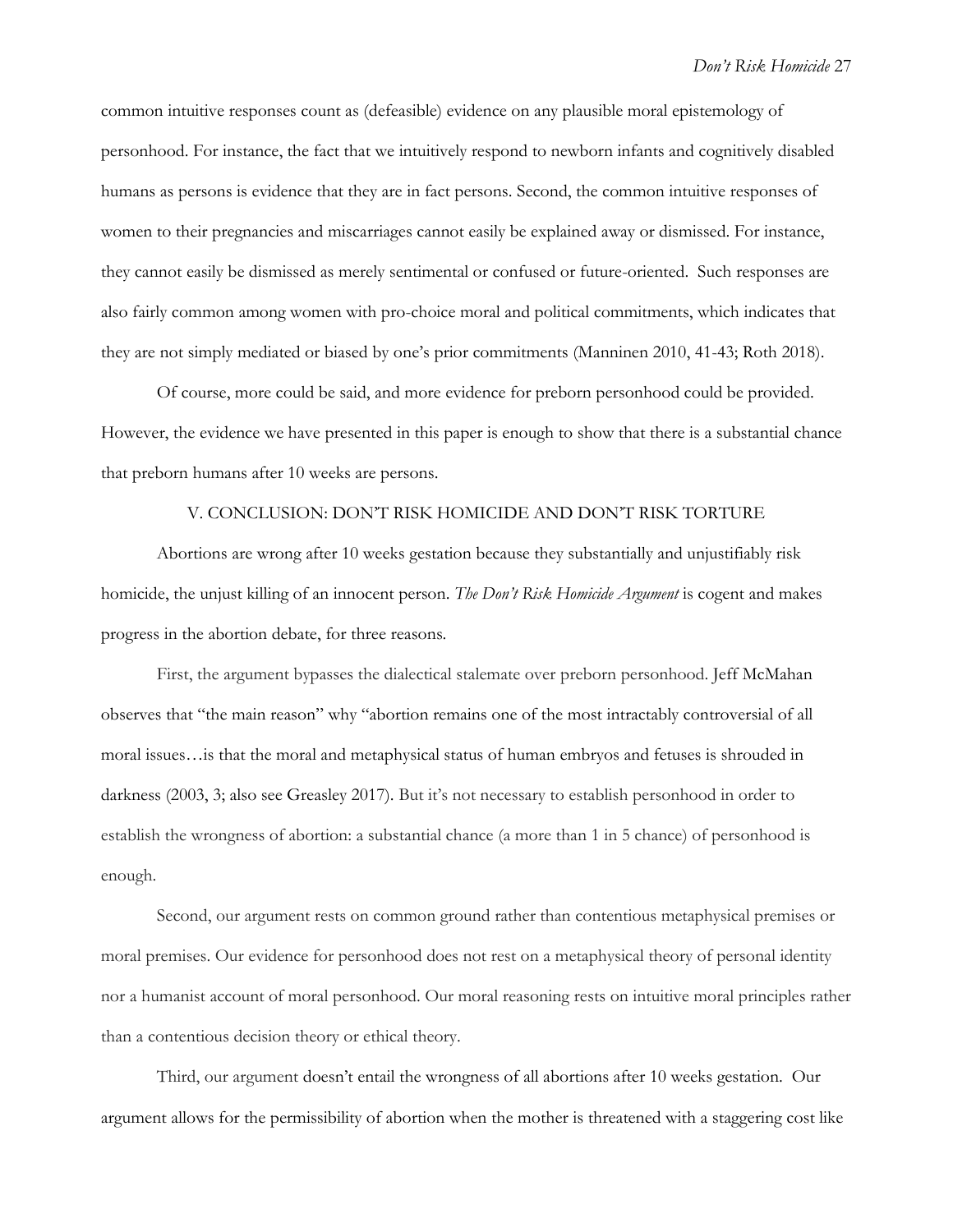death. Double effect reasoning (or the doctrine of double effect) is the standard justification for making such exceptions: even if there is a 100% chance that preborn humans are innocent persons, it is permissible to cause their foreseen but unintended death when there is a proportionately serious reason for doing so, namely to save the mother's life (Kaczor 2014, 203-209).

Our paper strongly suggests that society must do more to protect preborn humans, in two respects.

First, we should not risk torturing them in abortions after 10 weeks gestation. Recall the chilling fact that no anesthesia (or pain relief) is provided to preborn humans during abortions. Everyone agrees that preborn humans can feel pain by the third trimester (after 24 weeks). What about earlier? Recall the assessment of Derbyshire and Bockmann (2020): the current neurological and behavioral evidence indicates that preborn humans could feel pain as early as 12 weeks gestation. This is morally relevant, they observe, because if preborn humans can feel pain at this stage then abortions would cause them pain.

To appreciate this ethical concern, we must consider how abortions are performed in the second trimester. The most common method used in the United States (in 96% of cases), England, and other developed countries is surgical dismemberment, or more formally "dilation and evacuation" or D&E (Lohr, Hayes, and Gemzell‐Danielsson 2008). This method involves killing preborn humans by dismembering them limb by limb with grasping forceps, without pain relief. Death is due to blood loss. The other standard method of second trimester abortion is medical abortion or medical induction, which is common in India, China, some parts of Europe, and developing countries. Medical drugs are used to artificially induce strong labor contractions, which proceed to forcefully crush the preborn human: usually "a bruised, dead fetus" is delivered (Grossman, Blanchard, and Bluemthal 2008, 179). However, sometimes the baby is born alive. To prevent a live birth, some abortionists lethally inject the preborn human before inducing labor: a long needle is inserted through the woman's abdomen to inject lethal drugs (e.g. potassium chloride, digoxin) directly into the baby's heart, body, or amniotic fluid.

Derbyshire and Bockmann (2020) argue commonsensically that we have moral reason to give preborn humans anesthesia or analgesia before we dismember them, crush them, or lethally inject them: *don't needlessly risk causing them pain*. This moral reason is strengthened tremendously by the present paper.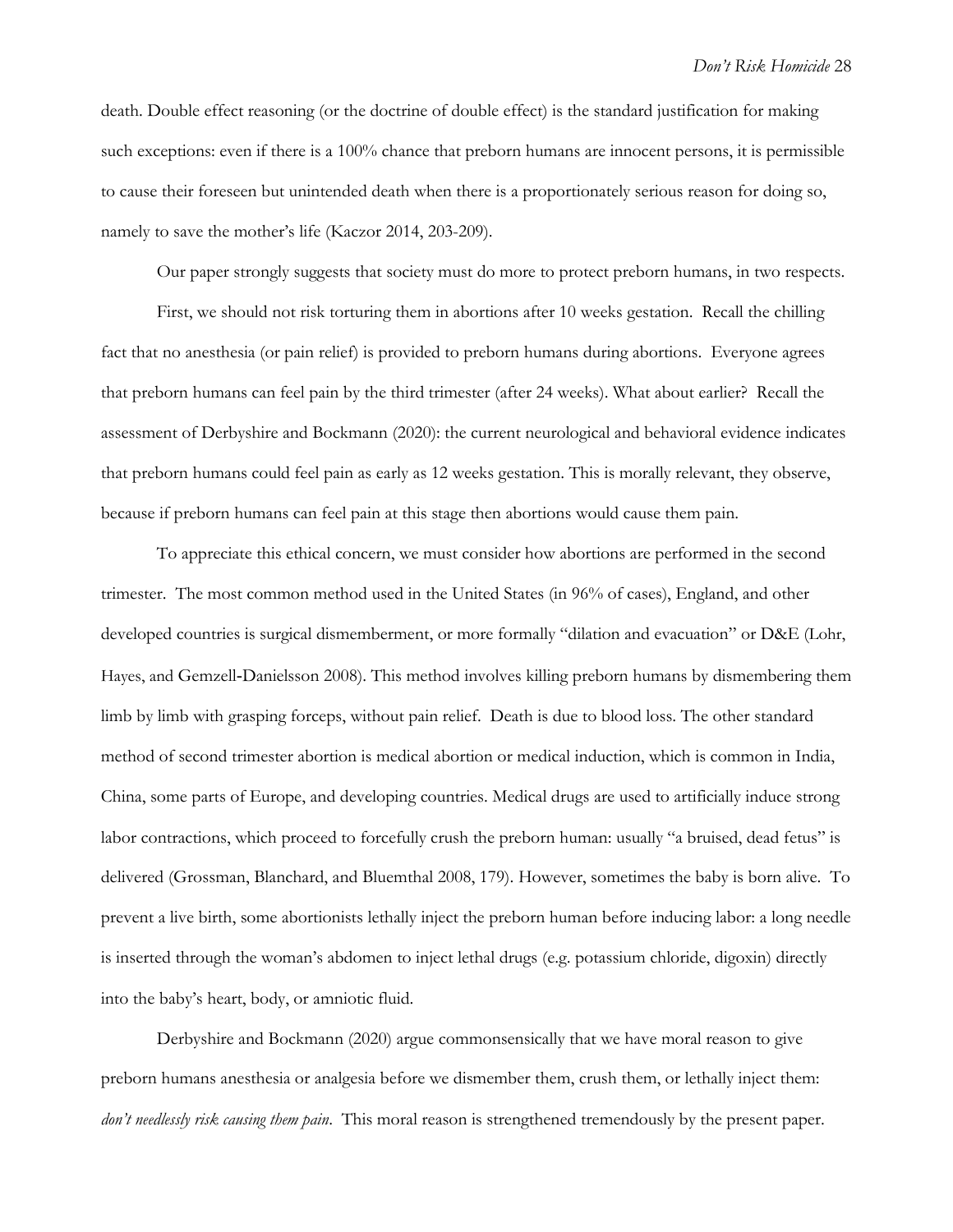Our evidence for preborn personhood shows that abortions after 12 weeks not only risk causing pain but also risk *torturing an innocent person*. (If researchers killed a newborn kitten or newborn baby by dismembering her or crushing her without pain relief, we would not hesitate to call it physical torture. Lethal injections can also cause severe pain, which is why we require anesthesia before their use in animal euthanasia and the death penalty). We should not risk the physical torture of an innocent person, unless we have overriding reason to do so. Supplying preborn humans with pain relief before killing them poses a relatively small medical risk for the mother and an added financial cost. Do such costs justify risking the torture of innocent people? It appears not, even if the chance of torture is low at 12 weeks gestation. (The chance increases substantially every week after 12 weeks). We legally require the humane killing of animals and mandate pain relief for animals used in potentially harmful research (Kluge 2015). So too we should mandate pain relief for preborn humans, who very well may be persons. Since gestational age miscalculations of ±2 weeks are common (see section 4.5), we should err on the side of caution and mandate fetal pain relief a couple weeks earlier than 12 weeks.

Finally, *The Don't Risk Homicide Argument* appears to have practical implications for social policy and abortion law. Worldwide more than ten million abortions are performed each year after 10 weeks gestation when the mother's life is not threatened (including 150,000+ abortions in the United States). We are usually told that such abortions only constitute a minority of abortions (around 20%). How is this supposed to be reassuring? There is a substantial chance that this is mass homicide. The moral risk that we are perpetuating mass homicide is disturbing because of the scale of the practice, the gravity of homicide, and our bad track record of treating vulnerable human persons as nonpersons. What should we as a society do in response? Should we legally prohibit abortions after 10 weeks gestation (when the mother's life is not threatened), as we legally prohibit other forms of reckless endangerment such as reckless driving, demolition, shooting, and warfare? After all, a major function of the law is to protect innocent persons from serious harm. Such protective legal measures could be accompanied by moderate legal penalties for abortion providers (George and Ponnuru 1996) and social policy measures (pro-woman, pro-childraising measures) designed to effectively minimize the cost faced by women in unwanted pregnancies (Camosy 2015, Chapter 6). Nothing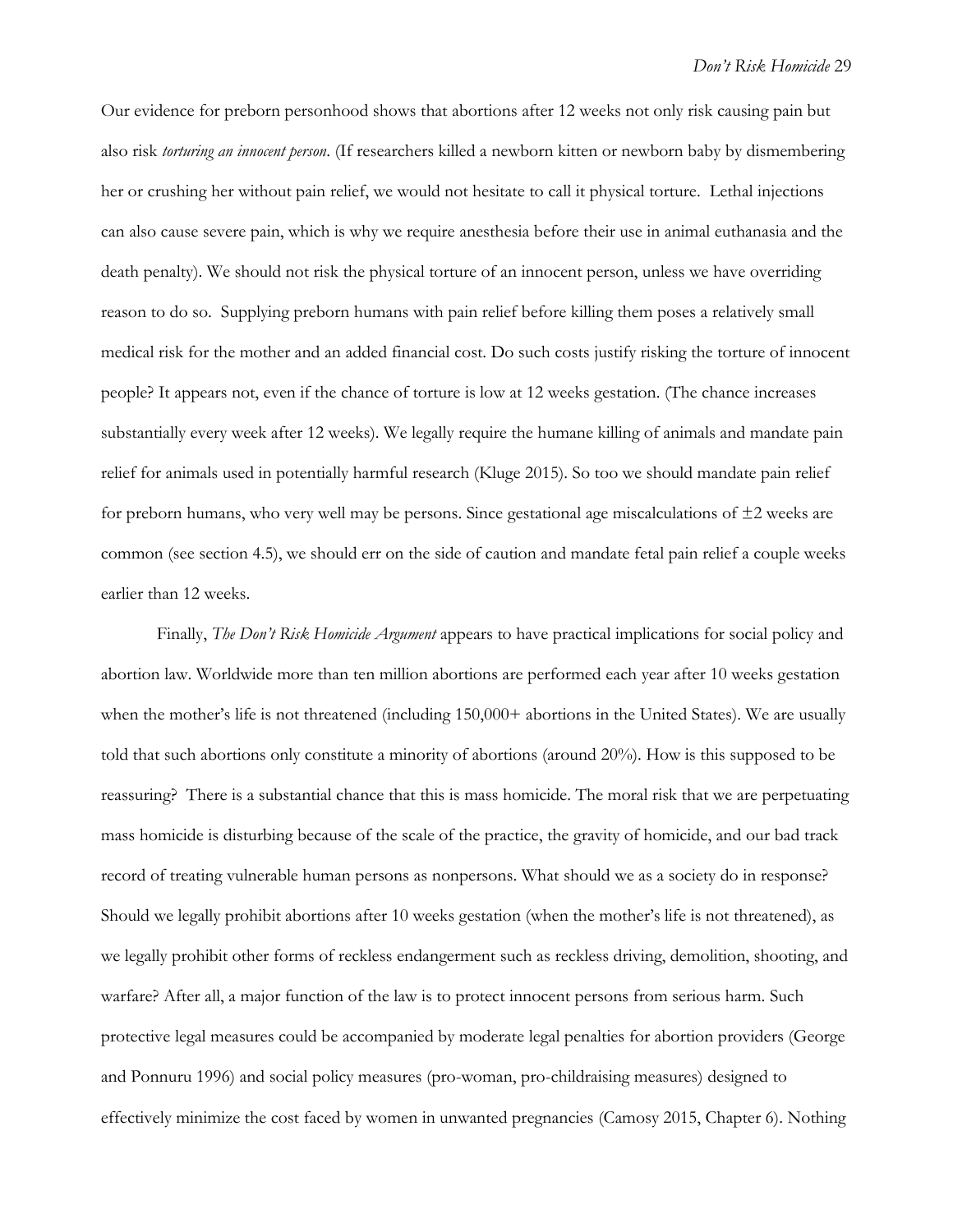directly follows from our argument about whether abortions after 10 weeks should be illegal or criminalized,

for additional considerations must be taken into account when determining these matters. But the legal and

social policy implications deserve serious consideration given how much is at stake. 5

## **NOTES**

### ACKNOWLEDGMENTS

My gratitude for comments on this material is due to Anne Braddock, Christopher M. Brown, Merry

Brown, Jason Eberle, David Hershenov, A. A. Howsepian, Jonathan Matheson, Stephen Napier, Alexander

Pruss, and two anonymous reviewers from this journal.

 $\overline{a}$ 

## REFERENCES

- Ashwal, S. 2004. Pediatric vegetative state: Epidemiological and clinical issues. *NeuroRehabilitation* 19(4): 349-60.
- Bearak, J. A. Popinchalk, B. Ganatra, A. B. Moller, O. Tuncalp, C. Beaven, L. Kwok, and L. Aklema. 2020. Unintended pregnancy and abortion by income, region, and the legal status of abortion: estimates from a comprehensive model for 1990–2019. *The Lancet Global Health* 8(9): e1152-61.
- Beckwith, F. 2007. *Defending Life: A Moral and Legal Case Against Abortion Choice*. Cambridge: Cambridge University Press.
- Bellieni, C. V. 2020. Analgesia for fetal pain during prenatal surgery: 10 years of progress. *Pediatric Research*  89(7): 1612-18.
- Bernstein, C., and P. Manata. 2019. Moral responsibility and the wrongness of abortion. *Journal of Medicine and Philosophy* 44(2): 243-62.

<sup>1</sup> On the concept of murder in ethics, see (Tännsjö 2015, Chapter 4). The concept of homicide in law usually refers to the unjustified killing of a person, but it can also refer to legally justified killing (e.g. in self-defense). <sup>2</sup> For a brief but insightful consideration, see Beckwith (2007, 150-152).

<sup>3</sup> It is worth observing that a "meta-risk" argument could also be offered to confident defenders of The Good Samaritan Argument who are unfazed by the critical literature: there is a reasonable chance that The Good Samaritan Argument is flawed, hence we should not substantially risk homicide by performing or having an abortion after 10 weeks gestation. We could provide them with reasons to be skeptical about The Good Samaritan Argument—for example, reasons from peer disagreement.

<sup>4</sup> Other moral factors could amplify the wrongness of a particular homicide and thus strengthen the moral reason we have to not risk it. For instance, it is bad enough to substantially risk homicide but it is worse to do so when we ourselves are *responsible* for the situation where we must choose between risking homicide or facing a personal cost (Moller 2011). If the pregnant woman voluntarily chooses to have sexual intercourse and is partly responsible for creating this risky situation, this could strengthen the moral reason she has to not risk homicide by having an abortion after 10 weeks. The responsibility factor is important and can strengthen *The Don't Risk Homicide Argument*, but its discussion would make for too long of a paper (see Bernstein and Manata 2019). <sup>5</sup> On the legal and policy implications of the moral risk presented by abortion, see Beckwith 2007, 30-31, 60-62; Friberg-Fernros 2017; Napier 2019, Chapter 6.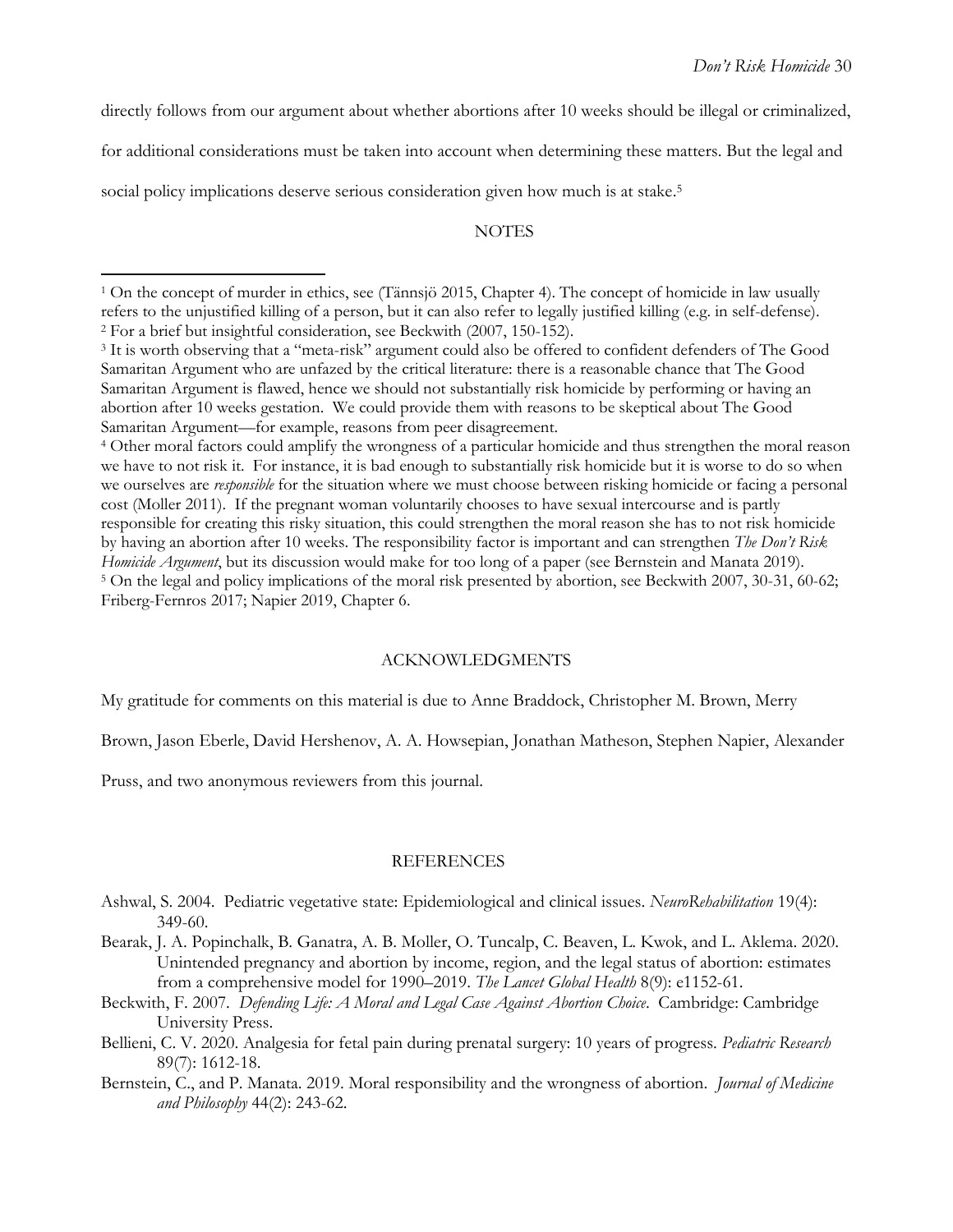- Blickstein, I., and I. Oppenheimer. 2016. Compassionate treatment of fetal pain. *Current Pediatric Research* 20(1): 64-68.
- Boland, R. 2010. Second trimester abortion laws globally: actuality, trends and recommendations. *Reproductive Health Matters* 18(36): 67-89.
- Boonin, D. 2003. *A Defense of Abortion*. Cambridge: Cambridge University Press.
- Bowman, C. D. 2012. *Culture of American Families: A National Survey*. Charlottesville, VA: Institute for Advanced Studies in Culture, University of Virginia.
- Braddock, M. 2017. Should we treat vegetative and minimally conscious patients as persons? *Neuroethics*  10(2): 267-80.
- Braddock, M. 2021. Precautionary personhood: We should treat patients with disorders of consciousness as persons. *AJOB Neuroscience* 12(2): 162-164.
- Brody, B. 1975. *Abortion and the Sanctity of Human Life: A Philosophical View.* Cambridge, MA: MIT Press
- Butt, K., K. Lim, S. Bly, Y. Cargill, G. Davies, N. Denis, G. Hazlitt, L. Morin, A. Ouellet, and S. Salem. 2014. Determination of gestational age by ultrasound. *Journal of Obstetrics and Gynaecology Canada* 36(2): 171-81.
- Camosy, C. 2015. *Beyond the Abortion Wars*. Grand Rapids: Eerdmans
- Cannella, B. L. 2005. Maternal-fetal attachment: an integrative review. *Journal of Advanced Nursing* 50(1): 60-8.
- Chappell, T. 2011. On the very idea of criteria for personhood. *The Southern Journal of Philosophy* 49(1): 1-27.
- Christensen, D. 2009. Disagreement as evidence: The epistemology of controversy. *Philosophy Compass* 4(5): 756-67.
- ComRes. 2017. Abortion polling for "Where do they stand?" Available: http://comresglobal.com/wpcontent/uploads/2017/05/Where-Do-They-Stand-Abortion-Survey-Data-Tables.pdf (accessed July 26, 2021).
- DeGrazia, D.. 2014. On the moral status of infants and the cognitively disabled: A reply to Jaworska and Tannenbaum." *Ethics* 124(3): 543-56.
- Derbyshire, S. W. 2010. Fetal pain? *Conscience* 31(3): 32-4.
- Derbyshire, S. W., and J. C. Bockmann. 2020. Reconsidering fetal pain. *Journal of Medical Ethics* 46(1): 3-6.
- *Eye in the Sky.* 2016. Directed by Gavin Hood. Universal City, CA: Universal Studios. DVD.
- Erdman, J. 2017. Theorizing time in abortion law and human rights. *Health and Human Rights* 19(1): 29-40.
- Finer, L. B., L. F. Frohwirth, L. A. Dauphinee, S. Singh, and A M. Moore. 2005. Reasons US women have abortions: Quantitative and qualitative perspectives. *Perspectives on Sexual and Reproductive Health* 37(3): 110-18.
- Finer, L. B., L. F. Frohwirth, L. A. Dauphinee, S. Singh, and A M. Moore. 2006. Timing of steps and reasons for delay in obtaining abortions in the United States. *Contraception* 74(4): 334-44.
- Friberg-Fernros, H. 2017. *Making a Case for Stricter Abortion Laws.* Cham, Switzerland: Palgrave Macmillan.
- Foster, C., and J. Herring. 2017. *Identity, Personhood and the Law*. Cham, Switzerland: Springer.
- Foster, D. G. 2020. *The Turnaway Study*: *Ten years, A Thousand Women, and the Consequences of Having—or Being Denied—An Abortion*. New York, NY: Simon and Schuster.
- Foster, D. G, and K. Kimport. 2013. Who seeks abortions at or after 20 weeks? *Perspectives on Sexual and Reproductive Health* 45(4): 210-18.
- George, R. P., and R. Ponnuru. 1996. The new abortion debate. *First Things* 62: 10-2.
- Giubilini, A, and F. Minerva. 2013. After-birth abortion: Why should the baby live? *Journal of Medical Ethics* 39(5): 261-263.
- Grossman D., K. Blanchard, and P. Blumenthal. 2008. Complications after second trimester surgical and medical abortion. *Reproductive Health Matters* 16 (31 Suppl): 173-82.
- Greasley, K. 2017. *Arguments About Abortion: Personhood, Morality, and Law*. Oxford: Oxford University Press.

Greasley, K., and C. Kazor. 2018. *Abortion Rights: For and Against*. Cambridge: Cambridge University Press.

- Harris, L. H. 2008. Second trimester abortion provision: Breaking the silence and changing the discourse. *Reproductive Health Matters* 16(31): 74-81.
- Howsepian, A. A. 2011. Fetal pains and fetal brains. In *Persons, Moral Worth, and Embryos*, ed. S. Napier, 187- 210. Dordrecht: Springer.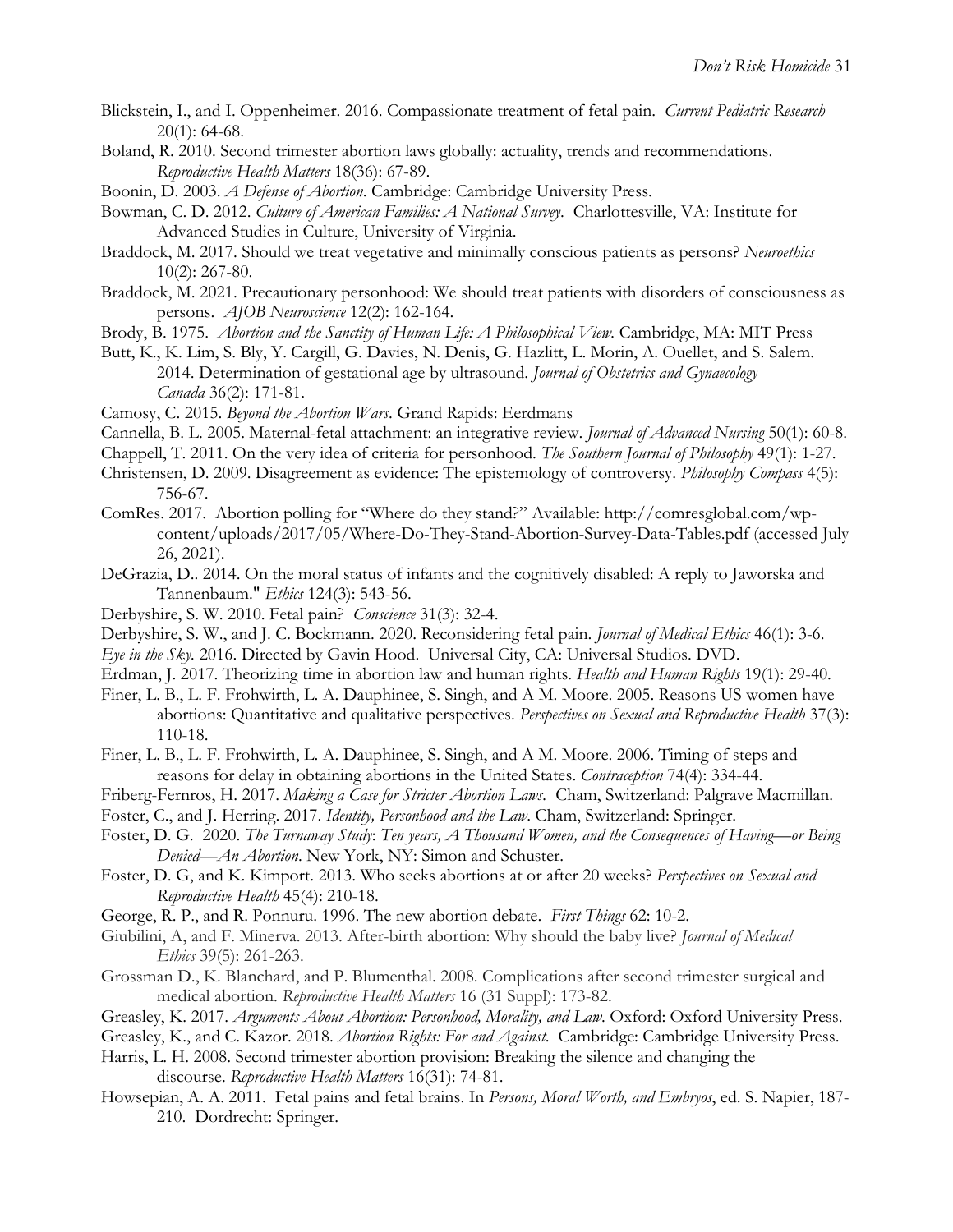- Hunter, J. D., and C. D. Bowman. 1990. *Life Choices*. Charlottesville, VA: Institute for Advanced Studies in Culture, University of Virginia.
- Jaworska, A., and J. Tannenbaum 2014. Person-rearing relationships as a key to higher moral status. *Ethics* 124(2): 242-71.
- Jaworska, A., and J. Tannenbaum. 2019. Persons and moral status. In *Persons: A History*, ed. Antonia LoLordo, 334-362. New York: Oxford University Press.
- Kaczor, C. 2014. *The Ethics of Abortion: Women's Rights, Human Life, and the Question of Justice*. 2nd edition. New York: Routledge.
- Kilner, J. 2015. *Dignity and Destiny: Humanity in the Image of God*. Grand Rapids: Eerdmans.
- Kittay, E. F. 2009. The personal is philosophical is political: A philosopher and mother of a cognitively disabled person sends notes from the battlefield. *Metaphilosophy* 40(3-4): 606-27.
- Kittay, E. F. 2017. The moral significance of being human. *Proceedings and Addresses of the American Philosophical Association* 91: 22-42.
- Kluge, E. H. W. 2015. Ethical considerations on methods used in abortions. *Health Care Analysis* 23(1): 1-18.
- Kortsmit, K., T. C. Jatlaoui, M. G. Mandel, J. A. Reeves, T. Oduyebo, E. Petersen, and M. K. Whiteman. 2020. Abortion Surveillance—United States, 2018. *MMWR Surveillance Summaries* 69(7): 1-29.
- Lee, S. J., H. J. P. Ralston, E. A. Drey, J. C. Partridge, and M. A. Rosen. 2005. Fetal pain: A systematic multidisciplinary review of the evidence. *The Journal of the American Medical Association* 294(8): 947-54.
- Lindemann, H. 2014. *Holding and Letting Go: The Social Practice of Personal Identities*. New York: Oxford University Press.
- Lockhart, T. 2000. *Moral Uncertainty and Its Consequences*. Oxford: Oxford University Press.
- Lohr, P. A., J. L. Hayes, and K. Gemzell‐Danielsson. 2008. Surgical versus medical methods for second trimester induced abortion. *Cochrane Database of Systematic Reviews* (1): CD006714.
- Lok, I. H., and R. Neugebauer. 2007. Psychological morbidity following miscarriage. *Best Practice & Research Clinical Obstetrics & Gynaecology* 21(2): 229-47.
- Maitzen, S. 1999. Abortion in the original position. *The Personalist Forum* 15(2): 373-88.
- Manninen, B. 2010. Pro-choice philosopher has baby: Reflections on fetal life. In *Motherhood: The Birth of Wisdom*, ed. S. Lintott, 41-51. Malden, MA: Wiley-Blackwell.
- *Manual for Courts-Martial*: *United States*. 2019. Washington, DC: The Joint Service Committee on Military Justice.
- McMahan, J. 2003. *The Ethics of Killing*. New York: Oxford University Press.
- McMahan, J. 2008. Challenges to human equality. *The Journal of Ethics* 12(1): 81-104.
- McMahan, J. 2013. Infanticide and moral consistency. *Journal of Medical Ethics* 39(5): 273-80.
- Moller, D. 2011. Abortion and Moral Risk. *Philosophy* 86(3): 425-43.
- Moore, K. L., T. V. N. Persaud, and M G. Torchia. 2020. *The Developing Human: Clinically Oriented Embryology*. 11th edition. Edinburgh: Elsevier.
- Mulhall, S. 2002. Fearful thoughts. *London Review of Books*, 24(16): 18.
- Napier, S. 2019. *Uncertain Bioethics: Moral Risk and Human Dignity*. New York: Routledge.
- Poland, R. L., R. J. Roberts, J. F. Gutierrez-Mazorra, and E. W. Fonkalsrud. (1987). Neonatal anesthesia. *Pediatrics* 80: 446.
- Popinchalk, A, and G. Sedgh. 2019. Trends in the method and gestational age of abortion in high-income countries. *BMJ Sexual & Reproductive Health* 45(2): 95-103.
- Power, M. 2013. Confessions of a drone warrior. *GQ* [Online]. Available: https://www.gq.com/story/drone-uav-pilot-assassination (accessed July 26, 2021).
- Rocca, C. H., H. Moseson, H. Gould, D. G. Foster, and K. Kimport. 2021. Emotions over five years after denial of abortion in the United States: Contextualizing the effects of abortion denial on women's health and lives. *Social Science & Medicine* 269: 113567.
- Rodger, D., B. P. Blackshaw, and C. Miller. 2018. Beyond infanticide: How psychological accounts of persons can justify harming infants. *The New Bioethics* 24(2) 106-21.
- Roth, A. 2018. Experience as evidence: Pregnancy loss, pragmatism, and fetal status. *Journal of Social Philosophy* 49(2): 270-93.